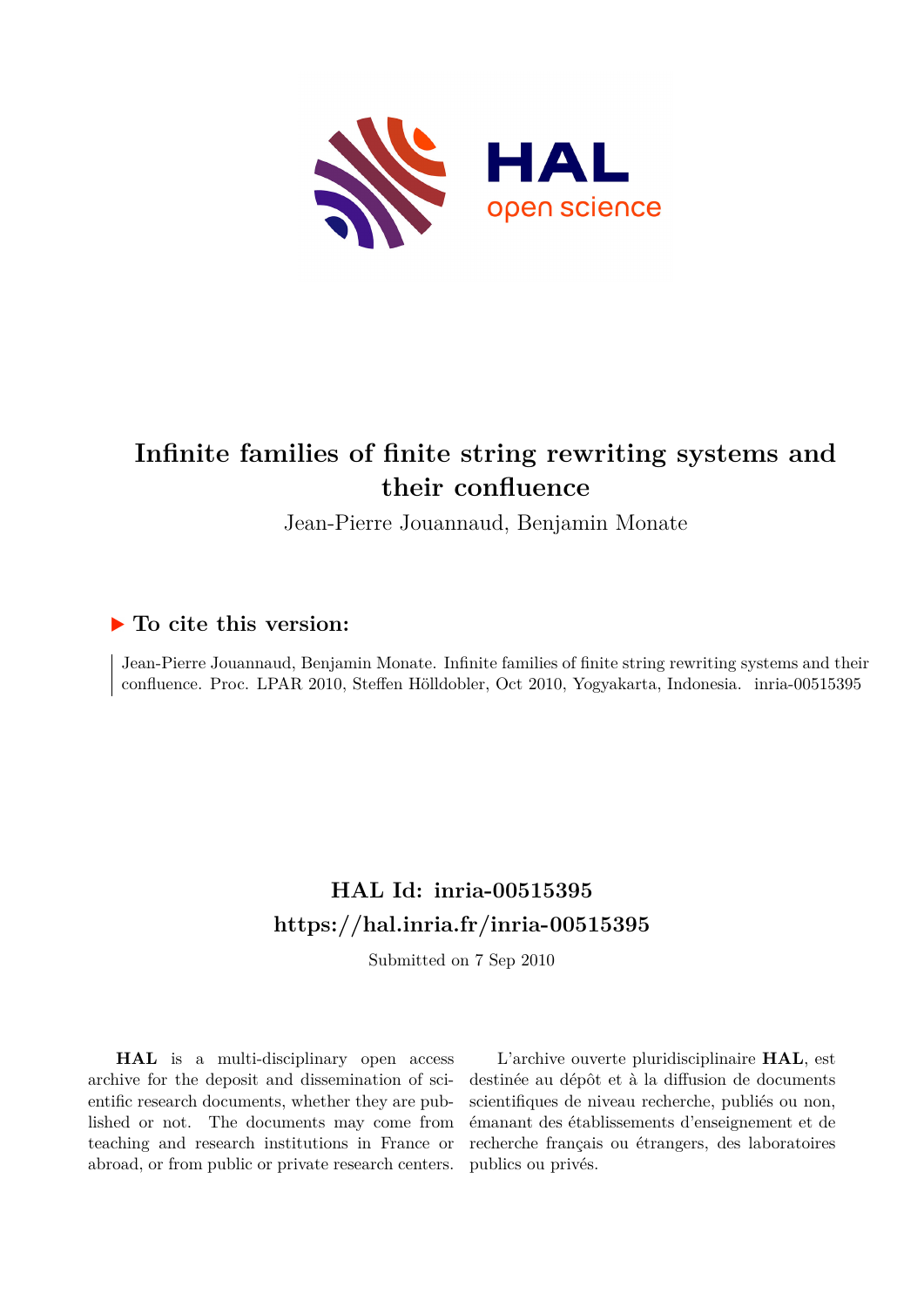# Infinite families of finite string rewriting systems and their confluence

Jean-Pierre Jouannaud Benjamin Monate INRIA-LIAMA and Tsinghua University CEA, LIST

Abstract. We introduce *parameterized rewrite systems* for describing *infinite families of finite string rewrite systems* depending upon non-negative integer parameters, as well as ways to reason *uniformly* over these families. Unlike previous work, the vocabulary on which a rewrite system in the family is built depends itself on the integer parameters. Rewriting makes use of a toolkit for *parameterized words* which allows to describe a rewrite step made independently by all systems in an infinite family by a single, effective parameterized rewrite step. The main result is a confluence test for all systems in a family at once, based on a critical pair lemma classically based on computing finitely many overlaps between lefthand sides of parameterized rules and then checking for their joinability (which decidability is not garanteed).

# 1 Introduction

Consider a family of groups  $\{S_N\}_{N\in\mathbb{N}}$  with generators  $a_1, \ldots, a_N$  satisfying:

 $a_i^2 = \epsilon | 1 \le i \le N,$   $a_i a_j = a_j a_i$  $a_i a_j = a_j a_i \mid i > j + 1 \land 1 \leq i, j \leq N$ 

This axiomatization depends upon the *parameter*  $N \in \mathbb{N}$  in four essential ways: there is one finite set of axioms for each value of the parameter  $N$ ; and in each set, the number of equations depends on  $N$ ; the vocabulary depends on  $N$ ; words in the equations depend on  $N$  via integer variables i, j satisfying arithmetic constraints in which  $N$  occurs.

The methodology for proving properties of  $S_N$  for a given N by machine is wellknown: it requires the computation of a complete (confluent and terminating) string rewriting system for  $S_N$ . This can be achieved for each given  $N \in \mathbb{N}$  by using Knuth-Bendix completion or one of its variants. The study by machine of various finite groups has been carried out in the non-parameterized case, in particular by Le Chenadec [7, 8]. Much apparatus has later been developed to describe and reason about infinite languages of terms by using tailored unification algorithms  $[2, 10, 5, 9]$ . Such languages arise for example in Knuth-Bendix completion when the process diverges.

However, all formalisms we know of, *whether mentioned or not*, allow one to represent terms on a *given fixed vocabulary* and specify and reason about a *single algebraic structure*, which does not fit at all our purpose here.

In this paper we show how to deal *at once* with the *infinite family*  $\{S_N\}_{N\in\mathbb{N}}$ , *without instantiating the parameter* N. To achieve this goal, we define an extension of the notions of (families of) words, equations and rewrite rules in case the alphabet itself depends on the parameter  $N$ . We then show how to mechanize termination proofs and reduce local confluence of such systems to the joinability of finitely many critical pairs.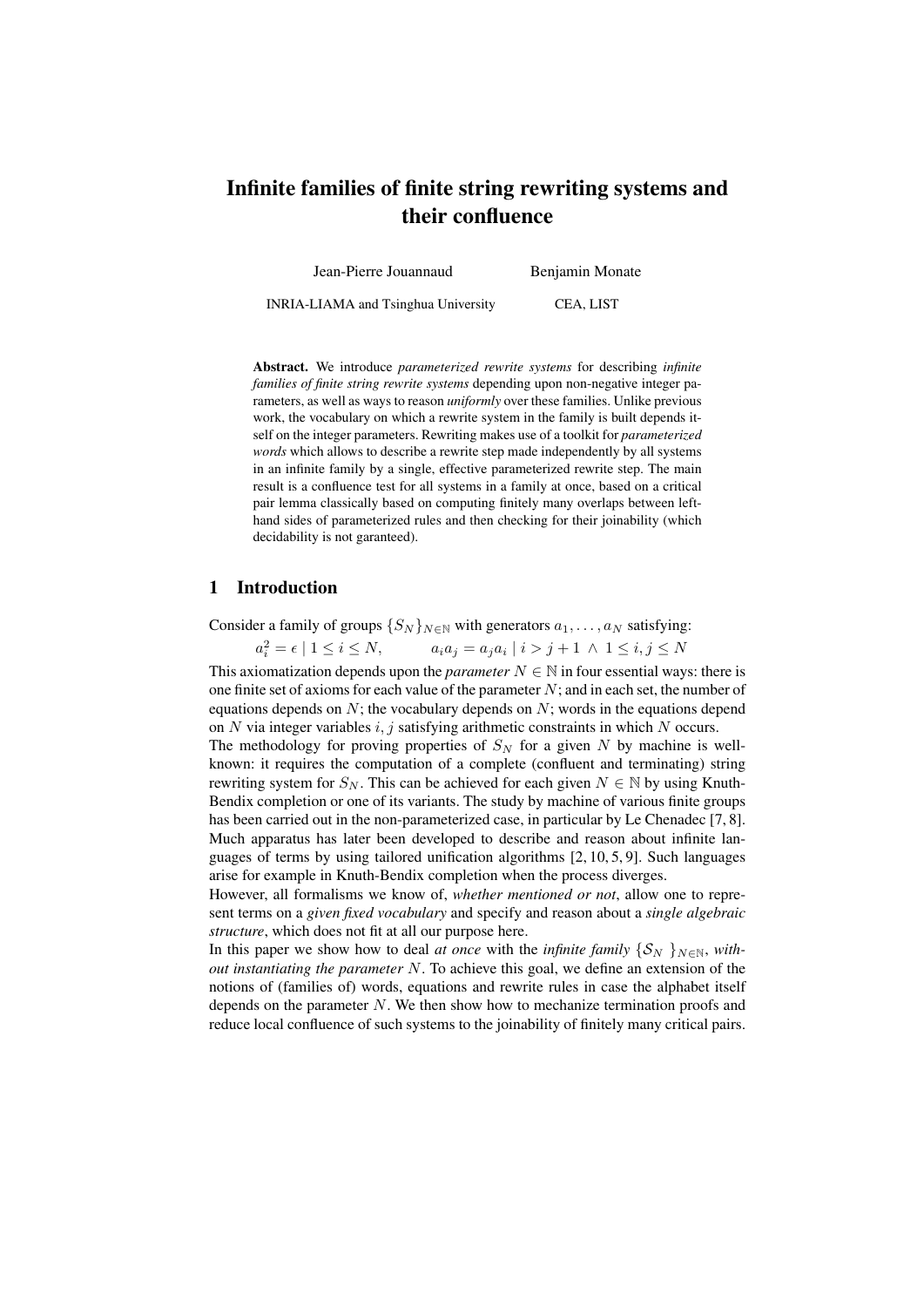As a result, the above infinite family  $S_N$  can be directly presented as the complete parameterized string rewriting system:

 $a_i^2 \to \epsilon \mid 1 \leq i \leq N, \qquad a_i a_j \to a_j a_i$  $a_i a_j \rightarrow a_j a_i \mid i > j+1 \land 1 \leq i, j \leq N$ 

We stress that our ultimate goal is *not* the study of parameterized groups, which should be seen as an example illustrating techniques which we believe to be of general interest. In this respect, the framework we develop, and the methodology used to lift results from plain rewriting to parameterized rewriting is more important to us than the actual technical results, whatever difficult they indeed are.

We define parameterized words in Section 3, show how to decide equality and factor out parameterized words in Section 4, and introduce parameterized rewriting in Section 5 before we investigate termination and confluence in this setting. An application to dihedral groups is carried out in Section 5 with the rewriting toolkit C*i*ME2 [3], implemented in part by the second author for his PhD thesis, which results are generalized in the present work.

# 2 Preliminaries

We assume given an infinite alphabet of constant symbols  $\mathcal{A} = \{a_i\}_{i \in \mathcal{N}}$  called *generators* or *letters*.

Our formalism relies heavily on the existential fragment of Presburger Arithmetic (PrA) using  $0, s, +$  as operations for defining terms,  $=, >, <, \geq, \leq$  as predicates for defining formulas, and two disjoint sets of *arithmetic variables*: a set P of *parameters* denoted by capital letters, and a set I of *dependent variables* denoted by lower-case letters. Values of variables in I depend upon values of parameters via a Presburger constraint, hence their name. We call *solution* of  $\varphi$  an assignment which satisfies  $\varphi$ . We use  $\psi \models_{P \r{A}} \varphi$  for *entailment* in PrA, meaning that any solution of  $\psi$  is a solution of  $\varphi$ . We use  $\top$ ,  $\bot$  for the logical constants true and  $false$  respectively,  $Var(e)$  for the set of free variables of an expression e of any kind,  $VarI(e)$  for  $Var(e) \cap I$  and  $VarP(e)$  for  $Var(e) \cap P$ . We refer to [4, 1, 6] for missing notations and definitions.

#### 3 Parameterized words

#### 3.1 Syntax

**Definition 1.** Parameterized words *are pairs written*  $w \mid \psi$  *made of: – a* word-expression w *defined by the following grammar of axiom* W*:*

|  | $W := \epsilon \mid a_f W \mid (F) e W$ | $\int$ where <i>e</i> , <i>f</i> denote arithmetic |
|--|-----------------------------------------|----------------------------------------------------|
|  | $F := a_f \mid a_f F$                   | $\vert$ variables or constants in $\mathbb N$ .    |

 $\nu = a$  quantifier-free formula  $\psi$  of PrA s.t.  $Var \mathcal{P}(\psi) = \{N_i\}_{i \in [1..n]}, Var(w) \subseteq Var(\psi)$ ,  $and \forall k_1 \ldots k_n \in \mathbb{N}^n$ , the formula  $\psi \wedge \bigwedge_{i \in [1..n]} N_i = k_i$  has finitely many solutions. *A word-expression is:* reduced *if all exponents are variables;* constant *if*  $Var(w) = \emptyset$ ; flat *if it has no exponent; a* word *if it is constant and flat. In* (w) e *,* w *is a non-empty flat word-expression with* exponent *e. In*  $a_f$ , *f is the* index *of the* letter *a*.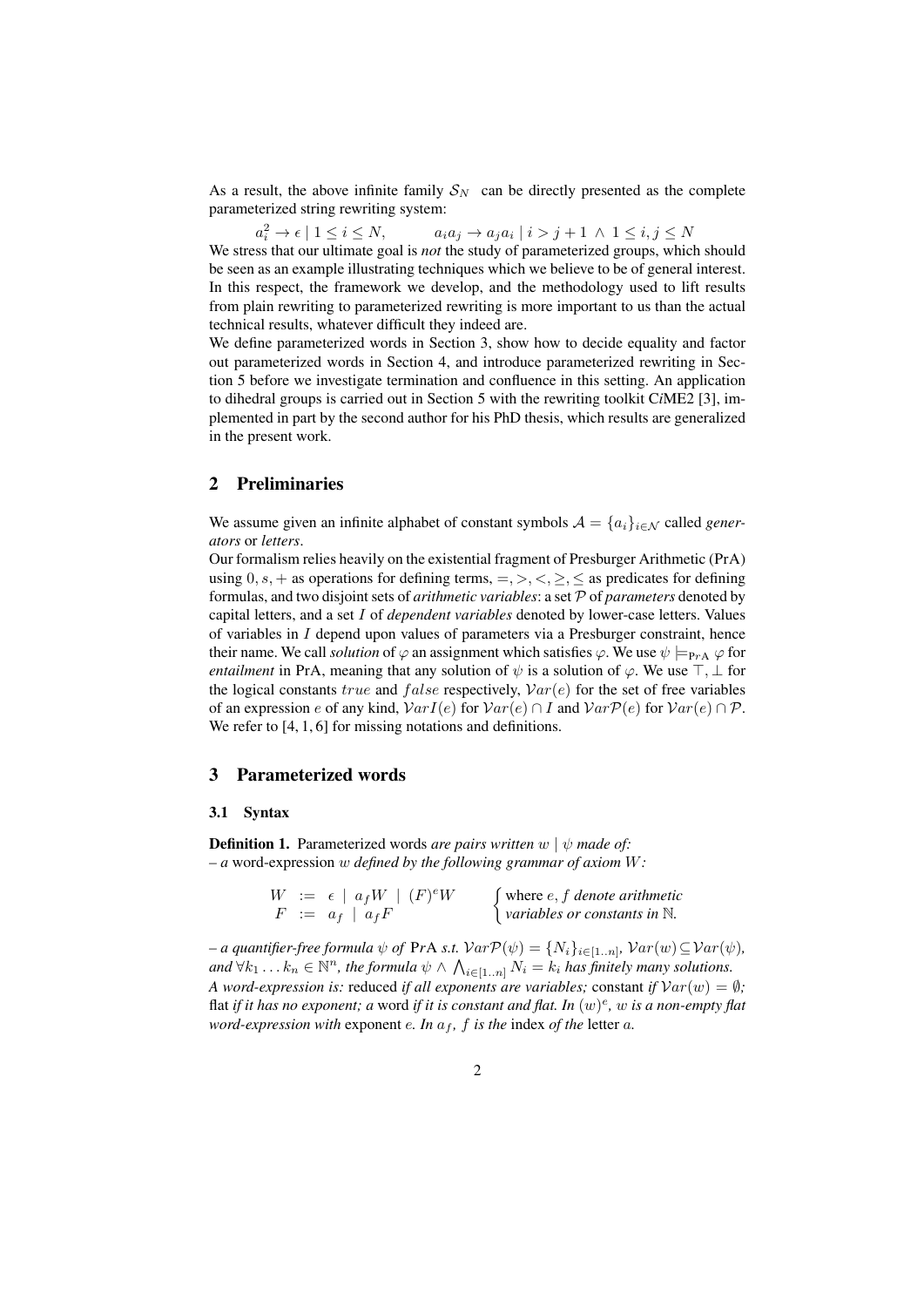**Limitations:** the grammar forbids nesting of exponents:  $a^{i,j}$  is not a parameterized word. This restriction is also compulsory for terms with integer exponents as defined in [2]: nesting allows for easy encodings of Peano arithmetic. All variables are arithmetic: variables standing for words are out of scope of this paper. There is no theoretical reason for restricting PrA to its existential fragment, apart from its lower complexity. All other syntactic restrictions are for convenience.

**Lexicography:** we use  $\varphi, \psi, \theta$  for Presburger constraints, s, t, u, v, w for arbitrary word-expressions,  $x, y, z$  for flat ones, a for the letter  $a_1$  and b for  $a_2$  in examples, and write *n* for  $s^n(0)$  and  $n + u$  for  $s^n(u)$ .

We use bold letters  $\bf{p},\bf{q}$  to stress constant exponents in word-expressions like  $(x)^{\bf p}$ .

**Conventions:** we sometimes write  $a^i$  instead of  $(a)^i$  and,  $x^p$  instead of  $(x)^p$ ; wordexpressions can be easily expanded into reduced ones; we also identify constant wordexpressions with words; for convenience, we allow us to write  $p * n$  for the sum p-times of *n* when **p** is a constant in  $\mathbb{N}$ .

#### 3.2 Semantics

Terms with integer exponents [2], or of a primal grammar [5] denote sets of terms. Because we distinguish *local* dependent variables constrained by a formula of PrA from *global* parameters which can take arbitrary values in N, a parameterized word  $w \mid \varphi$ denotes an  $\mathbb{N}^{|\mathcal{P}|}$ -indexed family of sets of words, and words in each set are obtained by replacing in w the variables in I by the natural numbers satisfying the constraint  $\varphi$  for the considered value of the parameters in P. An *arithmetic valuation* is an application from  $P \cup I$  to  $N^{|P \cup I|}$  which we split into two,  $\nu$  for the parameters, and  $\mu$  for the dependent variables. Given an expression e, we write  $\nu(e)$  (resp.  $\mu(e)$ ) for the expression obtained by replacing the variables in  $P$  (resp. I) by their value and possibly eliminating constant exponents. Note that  $\mu(\nu(w))$  is a constant word-expression if  $w | \varphi$  is a parameterized word, and that  $\mu(\nu(\varphi))$  is a formula without arithmetic variable, hence evaluates to  $\top$  or  $\bot$  in PrA. We call *instance* of w  $\mid \varphi$  a word  $\mu(\nu(w))$  such that  $\mu\nu$ satisfies  $\varphi$ . We use a bracketed notation for the semantics of expressions of any kind.

**Definition 2.** *We define successively the interpretation of a parameterized word*  $u | \psi$ *and of a constant word-expression:*

$$
[u | \psi] = \{ [u | \psi]_{\nu} \}_{\nu \in \mathcal{P} \mapsto \mathbb{N}^{|\mathcal{P}|}}
$$
  
\n
$$
[u | \psi]_{\nu} = \{ [\mu(\nu(u))] | \mu \in I \mapsto \mathbb{N}^{|\mathcal{I}|} \text{ such that } \mu \models_{\text{PrA}} \nu(\psi) \}
$$
  
\n
$$
[\epsilon] = \epsilon \qquad [a_n x] = a_n [x] \qquad [(x)^n y] = \underbrace{x \cdots x}_{n \text{ times}} [y]
$$

Consider for example the parameterized word  $(a_i^N \mid 0 \lt i \lt N)$ . Then,  $-\left[a_i^N\mid 0 < i < N\right]_{N=0} = \emptyset$  since the formula  $0 < i < 0$  is unsatisfiable;  $-\left[a_i^N\mid 0 < i < N\right]_{N=1} = \emptyset$  since the formula  $0 < i < 1$  is unsatisfiable;  $-\left[a_i^N\mid 0 < i < N\right]_{N=2} = \{a_1a_1\}$ , since  $0 < i < 2$  implies  $i = 1$ ;  $-\left[a_i^N \mid 0 < i < N\right]_{N=3} = \left\{a_1a_1a_1, a_2a_2a_2\right\}$ , since  $0 < i < 3$  implies  $i \in \{1, 2\}$ . Therefore,  $[(a_i^N \mid 0 \lt i \lt N)] = \{\{\},\{\},\{a_1a_1\},\{a_1a_1a_1,a_2a_2a_2\},\ldots\}.$  We see that separating arithmetic variables in two sets is used in the semantics to stratify the interpretation of a parameterized word into an infinite family of finite sets of words.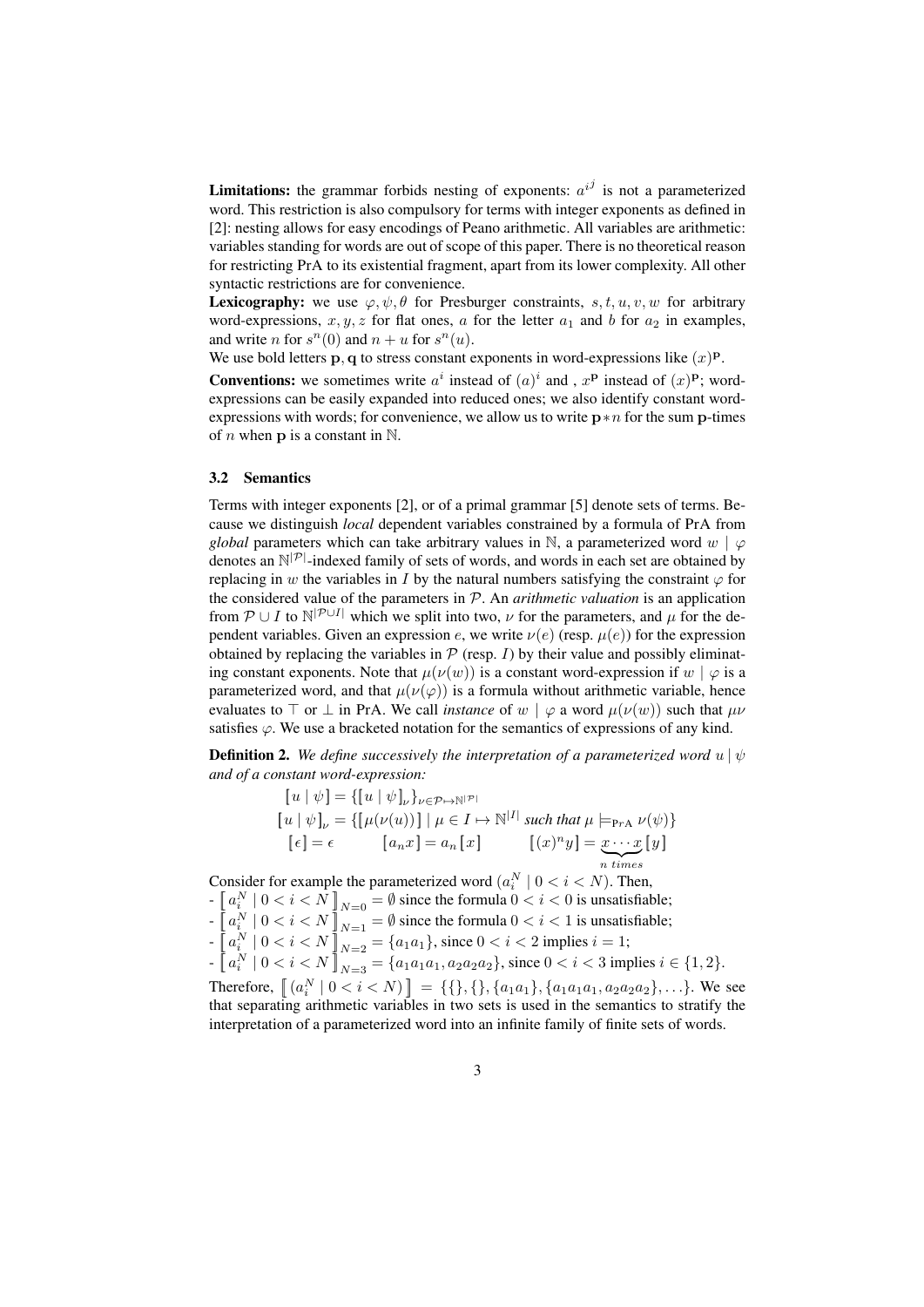It is *convenient* to consider *conjunctive parameterized words*  $(u | \varphi) \wedge (v | \psi)$  and *disjunctive parameterized words*  $(u | \varphi) \vee (v | \psi)$ , interpreting conjunction and disjunction as set intersection and set union at the set level of interpretation. Conjunctive and disjunctive words do *not* allow for any more expressivity: we shall give an algorithm replacing conjunctive words by disjunctive ones (Intersection, page 8), and can always move disjunctions from words to PrA formulas by systematizing the following trick:  ${a^i b \mid i \le N} \vee {b^i a \mid i \le N} = {a^i b^j \mid i \le N \land j = 1} \vee {b^k a^l \mid k \le N \land l =$  $1$ } = { $a^i b^j b^k a^l$  |  $(i \leq N \land j = 1 \land k = l = 0) \lor (k \leq N \land l = 1 \land i = j = 0)$ }.

### 4 The rewriting toolkit for parameterized words

To rewrite a parameterized word, we need to factor it out via a lefthand side of rule. To test for confluence, we need to check equality of parameterized words, which shall require computing their intersection. To compute critical pairs, we need to compute overlaps of parameterized words. Verifying equality, computing factors and overlaps are the main algorithmic difficulties of this framework. We choose to present the rewriting toolkit first, before to introduce parameterized rewriting itself. For lack of space, we treat in details factorization, and then sketch how intersection, equality and overlaps can be derived. Examples are shown for factorization and equality. These algorithms have a non-polynomial complexity, but in our practice rules have usually a small size.

#### 4.1 Auxiliary algorithms

All our algorithms, factorization, equality checking and computing overlaps, use as basic building blocks two auxiliary algorithms, for computing common divisors and non-empty common repeated prefixes of two terms. We start with these two algorithms, taking advantage of their relative simplicity to sketch their description.

**gcd** takes two non-empty flat word-expressions  $x, y$  and returns a possibly empty finite set of *solutions*  $\{(z_i, \mathbf{k}_i, \mathbf{l}_i \mid \theta_i)\}_i$  with  $z_i \in \mathcal{A}^+; \mathbf{k}_i, \mathbf{l}_i \in \mathbb{N}^+; \theta_i \neq_{\text{PA}} \bot$  satisfying: (i) soundness:  $\forall \mu \nu$  such that  $\mu \nu \models_{PrA} \theta_i$ ,  $\mu \nu(x) = \mu \nu(z_i^{k_i})$  and  $\mu \nu(y) = \mu \nu(z_i^{l_i})$ ; (ii) completeness:  $\forall \mu \nu$  such that  $\mu \nu(x) = \mu \nu(z^k)$  and  $\mu \nu(y) = \mu \nu(z^l)$  for some triple

Consider for example  $x = a_k a_l, y = a_i a_j a_i a_j$ . Then  $\{(a_k a_l, 1, 2 \mid k = i \land l = j)\}$  is a solution of  $gcd(x, y)$ . The solution  $(a_k, 2, 4 | i = j = k = l)$  is indeed an *instance* of the previous one, since  $i = j = k = l \models_{P \r{A}} k = i \wedge l = j$ .

 $(z, \mathbf{k}, \mathbf{l})$ , there exists  $(z_i, \mathbf{k}_i, \mathbf{l}_i | \theta_i)$  such that  $\mu \nu \models_{\text{PrA}} \theta_i$ .

Let now  $x = a_i a_j a_k a_l a_m a_n$  and  $y = a_i a_j a_k a_l a_m a_n a_i a_j a_k a_l a_m a_n$ . There are two incomparable solutions,  $(a_i a_j, 3, 6 \mid i = k = m \land j = l = n)$  and  $(a_i a_j a_k, 2, 4 \mid i =$  $l \wedge j = m \wedge k = n$ ) which must both be returned by **gcd** for sake of completeness. An initial constraint  $\varphi$  can be accomodated by returning  $\{(z_i \neq \epsilon, \mathbf{k}_i, \mathbf{l}_i \mid \varphi \land \theta_i)\}_i$ .

There is an easy *guess and check* algorithm for gcd, in which the only needed guesses are the triples of natural numbers p, k, l such that  $|x| = p \times k$  and  $|y| = p \times l$ . The constraint  $\theta$  under which  $x = z^k$  and  $y = z^l$  is then obtained by equating the respective indices of all flat word-expressions to be equated. An initial constraint  $\varphi$  is accomodated by returning  $\{(z_i \neq \epsilon, \mathbf{k}_i, \mathbf{l}_i \mid \varphi \wedge \theta_i)\}_i$ . One may of course be willing to pay the price for filtering out redundant guesses. The answer set is empty iff factoring is impossible.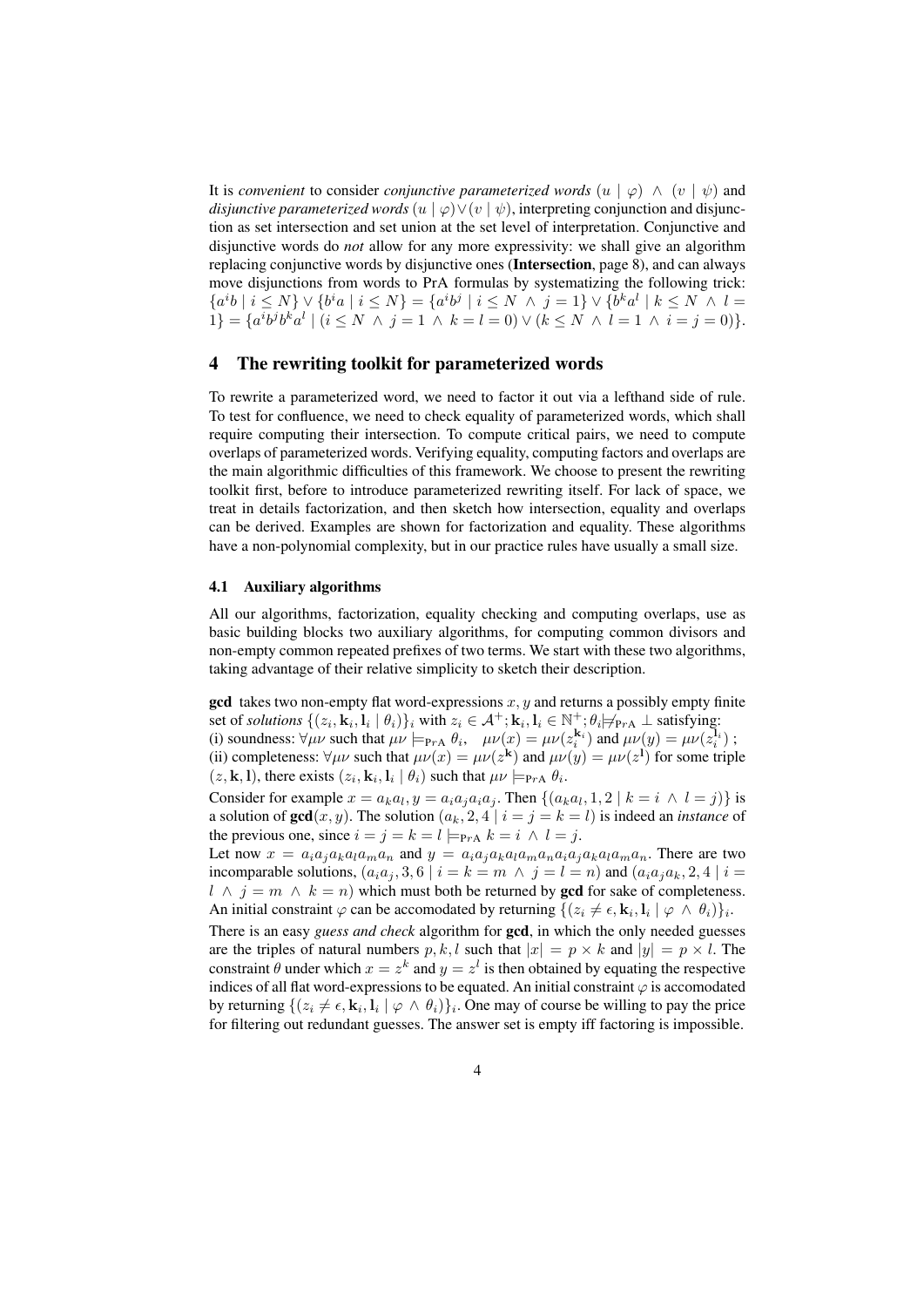**gpref** takes two non-empty flat word-expressions x, y with  $|x| < |y|$  and returns a (possibly empty) finite complete set of triples written  $\{(\mathbf{p}_i \neq 0, t_i \neq \epsilon | \theta_i)\}_i$  such that: (i) soundness:  $\forall \mu \nu \mu \nu \models_{\text{PrA}} \theta_i, \mu \nu(y) = \mu \nu((x)^{\mathbf{p}_i} t_i)$  and  $\mu \nu(x)$  is not prefix of  $\mu \nu(t_i)$ ; (ii) completeness:  $\forall \mu \nu$  such that  $\mu \nu(y) = (\mu \nu(x))^{\mathbf{p}} \mu \nu(t)$  for some pair  $(\mathbf{p}, t)$ , there exists  $(\mathbf{p}_i, t_i | \theta_i)$  such that  $\mu \nu \models_{\text{PrA}} \theta_i$ .

Let for example  $x = a_i a_j$  and  $y = a_i a_j a_k a_l a_j a_i$ . Then **gpref** $(x, y)$  =  $\{(a_i a_j, 1, 1, a_k a_l a_j a_i \mid i \neq k \vee j \neq l), (a_i a_j, 1, 2, a_j a_i \mid i = k \wedge j = l \wedge i \neq j)\},\$ which can be obtained by a *guess and check* algorithm as before.

#### 4.2 Factoring

We address now the problem of factoring a parameterized word into one or several quadruples made of a prefix, a given *non-empty* factor, a suffix and a constraint characterizing under which additional condition this decomposition holds. Traditionally, factors are associated with positions. Here, the notion of position is not at all clear: in  $a^Nba^N$  the position  $N + 1$  of b depends on the parameter, but the first position of a to the right of b is  $N + 2$  if  $N > 0$  and is not defined if  $N = 0$ . This makes it difficult to reduce factoring to equality by first non-deterministically guessing a prefix and a suffix position and then checking the delimited factor for equality.

Let us first look whether the word aba is a factor of the parameterized word  $a^Nba^N$  |  $N > 0$ . There is a unique possibility to decompose  $a^Nba^N$  so as to obtain the factor *aba*, namely :  $a^Nba^N = a^{N-1}aba b^{N-1}$ . We can therefore write informally that  $(a^Nba^N \mid N > 0) = (a^{N-1}, aba, b^{N-1} \mid N > 0).$ 

Consider now whether  $(ba)^{j}b \mid j < N$  is a factor of  $(ab)^{i} \mid i \leq N$ . This time, we can write  $(ab)^i \mid i \le N = ((ab)^l a, (ba)^j b, \epsilon \mid i \le N \wedge j < N \wedge i = l+j+k+1) \vee ((ab)^i \mid i \le N$  $i \leq N \land j < N \land i \neq l + j + k + 1$ ). Factoring here is partial, the constraint of the factorized term being strengthened.

Let us finally check if  $a^Nba^N$  is a factor in  $aba$ , obtaining this time a disjunction of two possible decompositions:  $aba = (\epsilon, a^Nba^N, \epsilon \mid N = 1) \vee (a, a^Nba^N, a \mid N = 0)$ , that do not cover all possible values of  $N$ : factoring is again partial, the constraint of the factoring term being strengthened this time.

Factoring requires searching where a given factor starts in a given parameterized word. To answer this need, our algorithm is organized in two steps. First, the search for a prefix, from which point on an equality check can start. This search is exhaustive, we then need to check equality of the factor with a prefix of the other parameterized word in the second phase. The suffix is of course obtained at the end of this second phase when successful.

Consider the factorization of the parameterized word  $w_0 | \varphi$  by the parameterized word  $s_0$  |  $\psi$ . We aim at a *representation* of all solutions as a parameterized factorization. To this end, our rules operate on quintuples  $(u, v, w, s, \varphi)$ , written as  $(u, v, w, s | \varphi)$ , by maintaining two invariants:  $uvw = w_0$  and  $vs = s_0$ . The word-expression v is therefore both a factor of  $w_0$  and a prefix of  $s_0$ . To control the enumeration of all potential prefixes  $u$ , we use a special symbol " $\cdot$ " to block the rules checking for a factor until it is replaced by  $\epsilon$  from which point on the prefix u is frozen. A factorization is obtained when  $s = \epsilon$ and  $v = s_0$ , the word-expression w being then the suffix of that factorization.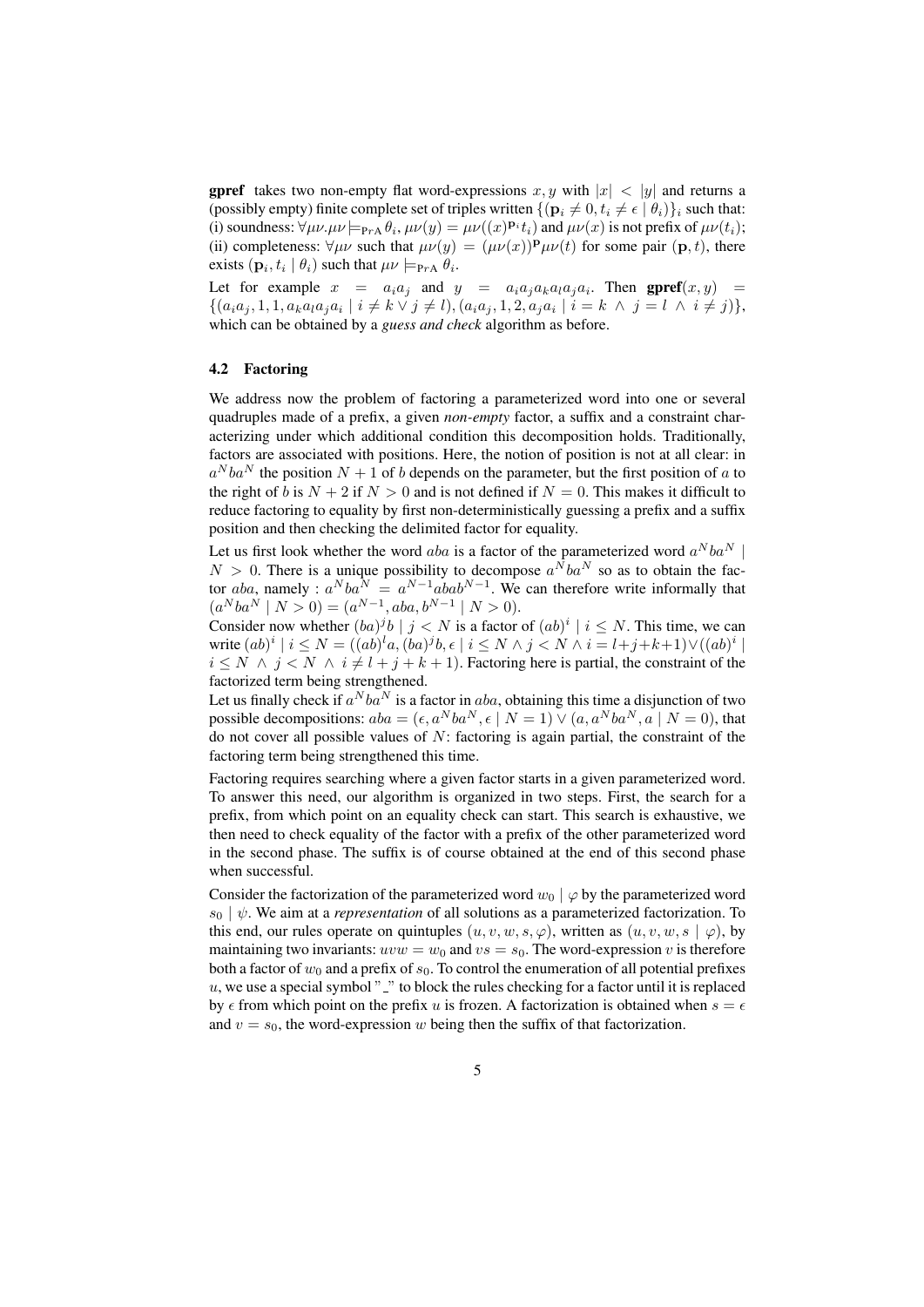**[Factorization.] Input:** two parameterized words  $w_0 \neq \epsilon \mid \varphi$  and  $s_0 \mid \psi$ ; **Output:** a factorization  $\vee_i (u_i, v_i, w_i | \psi_i)$  such that  $\psi_i \neq_{\text{PrA}} \bot$ 

$$
\begin{array}{ccc}\n\text{(Start)} \ \frac{w_0 \mid \varphi, \ s_0 \mid \psi}{\epsilon, \_, w_0, s_0 \mid \varphi \ \land \ \psi} & \text{(Elim)} \ \frac{(u, v, w, s \mid \varphi) \lor P}{P} & \text{(Out)} \ \frac{\bigvee_i (u_i, v_i, w_i, \epsilon \mid \varphi_i)}{\bigvee_i (u_i, v_i, w_i \mid \varphi_i)} \\
\text{if} & \varphi \models_{\text{Pra}} \bot\n\end{array}
$$

FindPref: (1) 
$$
\frac{u, -, \epsilon, s | \varphi}{u, \epsilon, \epsilon, s | \varphi}
$$
 (2)  $\frac{u, -, a_i w, s | \varphi}{(u, \epsilon, a_i w, s | \varphi) \vee (ua_{i}, -, w, s | \varphi)}$   
\n(3)  $\frac{u, -, (x)^n w, s | \varphi}{(\sqrt{x - \mu})^2 u(x)^2 y, \epsilon, z(x)^2 w, s | \varphi \wedge n = i + j + 1) \vee (u(x)^n, -, w, s)}$   
\nFinally: (1)  $\frac{u, \epsilon, \epsilon, a_i s | \varphi}{\bot}$  (2)  $\frac{u, \epsilon, \epsilon, (x)^n s | \varphi}{u, \epsilon, \epsilon, s | \varphi \wedge n = 0}$   
\nCheckFactor: (1)  $\frac{u, v, a_i w, a_j s | \varphi}{u, v a_i, w, s | \varphi \wedge i = j}$ 

$$
(2) \frac{u, v, a_i w, (a_j y)^n s \mid \varphi}{(u, v, a_i w, s \mid \varphi \land n = 0) \lor (u, v a_i, w, (y a_j)^k y s \mid \varphi \land n = k + 1 \land i = j)}
$$
\n
$$
(3) \frac{u, v, (a_i x)^m w, a_j s \mid \varphi}{(u, v, w, a_j s \mid \varphi \land m = 0) \lor (u, v a_i, (x a_j)^k x w, s \mid \varphi \land m = k + 1 \land i = j)}
$$
\n
$$
(4) \frac{u, v, (x)^m w, (y)^n s \mid \varphi}{[u, v, (x)^m w, s \mid \varphi \land n = 0] \lor [u, v, w, (y)^n s \mid \varphi \land m = 0]}
$$
\n
$$
\frac{\lor \bigvee_{(z, \mathbf{p}, \mathbf{q} | \theta) \in \mathbf{gcd}(x, y)} [u, v(z)^j, (z)^i w, s \mid \varphi \land \theta \land j = \mathbf{q} * n \land i + j = \mathbf{p} * m \land i \ge 0 \land n \ne 0] \lor [u, v(z)^i, w, (z)^j s \mid \varphi \land \theta \land i = \mathbf{p} * m \land j + i = \mathbf{q} * n \land j > 0 \land m \ne 0]
$$
\n
$$
\frac{\lor \bigvee_{(\mathbf{p}, z | \theta) \in \mathbf{gpref}(x, y)} \bigvee_{\mathbf{q} \in [1 \cdot \mathbf{p}]} [u, v x^{\mathbf{q}}, w, x^{\mathbf{p} - \mathbf{q}} z(y)^l s \mid \varphi \land \theta \land n = l + 1]}{\lor \bigvee_{(\mathbf{p}, z | \theta) \in \mathbf{gpref}(y, x)} \bigvee_{\mathbf{q} \in [1 \cdot \mathbf{p}]} [u, v x^{\mathbf{q}}, x^{\mathbf{p} - \mathbf{q}} z(x)^l w, s \mid \varphi \land \theta \land m = l + 1]}
$$

FindPref (3) is slightly redundant to maintain a one line formulation. In CheckFactor (4), the word-expressions  $w, s$  are maintained in reduced form:  $x^q$  and  $x^{p-q}$  stand for (expanded) words. Note that  $j = \mathbf{q} * n \wedge i + j = \mathbf{p} * m \wedge i \geq 0 \wedge n \neq 0$  implies  $m \neq 0$ . Fresh dependent variables appear in conclusions, making termination non-trivial.

We now illustrate **Factoring** with the simple example of the word-expression  $w =$  $a^Nba^N$  with the word  $s = aba$ . We describe the transformations in a rewriting style, starting with the search for a prefix. The arrow rewriting symbol may use a shortened rule name in index and a disjunct number in exponent to ease the reading. Non-modified disjuncts are replaced by dots:

$$
(a^Nba^N, aba) \Rightarrow_{Start} (\epsilon, \_, a^Nba^N, aba) \Rightarrow_{FP(3)}
$$
  
\n
$$
(a^i, \epsilon, aa^jba^N, aba \mid N = i + j + 1) \lor (a^ia, \epsilon, a^jba^N, aba \mid N = i + j + 1) \lor
$$
  
\n
$$
(a^N, \_, ba^N, aba) \Rightarrow_{FP(2)}^3
$$
  
\n
$$
\dots (a^N, \epsilon, ba^N, aba) \lor (a^Nb, \_, a^N, aba) \Rightarrow_{FP(3)}^4
$$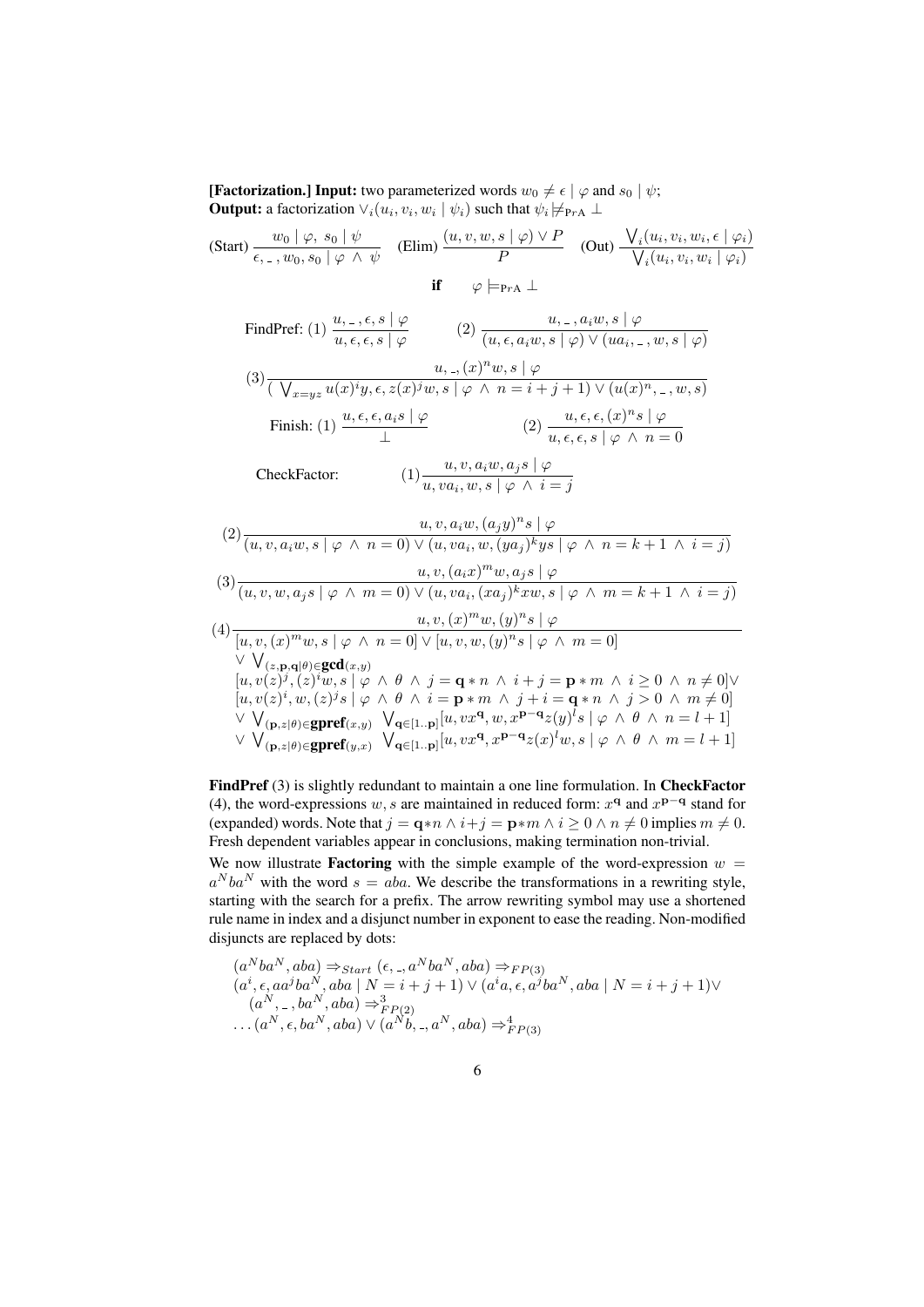$\ldots (a^Nba^i,\epsilon,aa^j,aba\mid N=i+j+1)\vee (a^Nba^ia,\epsilon,a^j,aba\mid N=i+j+1)\vee$  $(a^Nba^N, -, \epsilon, aba) \Rightarrow^6_{FP(1)}$ <br>
... $(a^Nba^N, \epsilon, \epsilon, aba) \Rightarrow^6_{Finish(1)}$ <br>  $(a^i, \epsilon, aa^jba^N, aba \mid N = i + j + 1) \lor (a^ia, \epsilon, a^jba^N, aba \mid N = i + j + 1) \lor$  $(a^N, \epsilon, ba^N, aba) \vee$  $(a^Nba^i, \epsilon, aa^j, aba \mid N = i + j + 1) \vee (a^Nba^ia, \epsilon, a^j, aba \mid N = i + j + 1) \Rightarrow^3_{CF(1)}$  $(a^i, \epsilon, aa^jba^N, aba \mid N = i + j + 1) \vee (a^ia, \epsilon, a^jba^N, aba \mid N = i + j + 1) \vee$  $(a^Nba^i, \epsilon, aa^j, aba \mid N = i + j + 1) \vee (a^Nba^ia, \epsilon, a^j, aba \mid N = i + j + 1)$ 

The last two disjuncts fail quickly. We proceed with the successful first two. Disjuncts resulting in immediate failure are abbreviated by dots and eliminated on the fly:

 $(a^i, \epsilon, aa^jba^N, aba \mid N = i + j + 1) \Rightarrow_{CF(1)} (a^i, a, a^jba^N, ba, \mid N = i + j + 1)$  $\Rightarrow_{CF(3)} (a^i, a, ba^N, ba \mid N = i + j + 1 \land j = 0) \vee (\dots \mid \bot) \Rightarrow_{Elim}^2 \Rightarrow_{CF(1)}$  $(a^i, ab, a^N, a \mid N = i + j + 1 \land j = 0) \Rightarrow_{CF(3)}$  $(a^i, aba, \epsilon, a \mid \bot) \vee (a^i, aba, a^i, \epsilon \mid N = i + j + 1 \land j = 0 \land N = i + 1)$  $\Rightarrow_{Elim}^{1}\Rightarrow O(a^{i}, aba, a^{i} | N = i + 1)$ 

 $(a^i a, \epsilon, a^j ba^N, aba \mid N = i + j + 1) \Rightarrow_{CF(3)}$  $(a^i a, \epsilon, ba^N, aba \mid N = i + j + 1 \land j = 0) \lor$  $(a^i a, a, a^k b a^N, ba \mid N = i + j + 1 \land j = k + 1) \Rightarrow_{CF(1)}^1 \Rightarrow_{Elim}^1$ 

 $(a^i a, a, a^k b a^N, ba \mid N = i + j + 1 \land j = k + 1) \Rightarrow_{CF(3)}$  $(\dots | \perp) \vee (a^i a, a, ba^N, ba \mid N = i + j + 1 \land j = k + 1 \land k = 0) \Rightarrow_{Elim}^{1} \Rightarrow_{CF(1)}$  $(a^i a, ab, a^N, a \mid N = i + j + 1 \land j = k + 1 \land k = 0) \Rightarrow_{CF(3)}$  $(\dots | \perp) \vee (a^i a, aba, a^l, \epsilon | N = i + j + 1 \land j = k + 1 \land k = 0 \land N = l + 1)$  $\Rightarrow_{Elim}^1 \Rightarrow o \ (a^i a, aba, a^l \mid N = i + 2 \land N = l + 1)$ 

The final result is therefore the redundant factorization

 $(a^i, aba, a^i | N = i + 1) \vee (a^ia, aba, a^l | N = i + 2 \wedge N = l + 1)$ 

This redundancy originates in our formulation of **FindPref** (3), which can be fixed.

We are left indeed showing that our algorithm factors out parameterized words.

Definition 3. *A triple of words* (u, v, w) *is a* solution *of the factorization problem of a parameterized word*  $s \mid \psi$  *by a parameterized word*  $t \mid \varphi$  *such that*  $VarI(\varphi) \cap$  $VarI(\psi) = \emptyset$ , if there exist a valuation  $\mu\nu$  of the arithmetic variables such that  $\mu\nu \models_{\text{PrA}} \varphi \land \psi$ ,  $\mu\nu(v) = \mu\nu(t)$  and  $\mu\nu(uvw) = \mu\nu(s)$ .

**Definition 4.** *Given two parameterized words*  $s | \varphi$  *and*  $v | \psi$  *such that*  $VarI(\varphi) \cap$  $VarI(\psi) = \emptyset$ ,  $\bigvee_i (u_i, v_i, w_i \mid \theta_i)$  *is a* complete factorization *of*  $s \mid \varphi$  *by*  $v \mid \psi$  (each *disjunct being one particular factorization) iff*

(i)[soundness] for each valuation  $\mu\nu$  such that  $\mu\nu \models_{\text{PrA}} \theta_i$ , the triple  $(\mu\nu(u_i, v_i, w_i))$ *is a solution of the factorization problem of*  $s | \varphi$  *by*  $v | \psi$ ;

*(ii)[completeness] For each valuation*  $\mu\nu$  *such that*  $\mu\nu \models_{\text{PrA}} (\varphi \land \psi)$ *, either*  $\exists i$  *such that*  $\mu\nu \models_{\text{PrA}} \theta_i$ *, or*  $\mu\nu(v)$  *is not a factor of*  $\mu\nu(s)$ *.* 

**Theorem 1.** *Given two parameterized words*  $v \mid \psi$  *and*  $s \mid \varphi$  *in this order,* Factorization *returns a finite (possibly empty), complete factorization of*  $s | \varphi$  *by*  $v | \psi$ .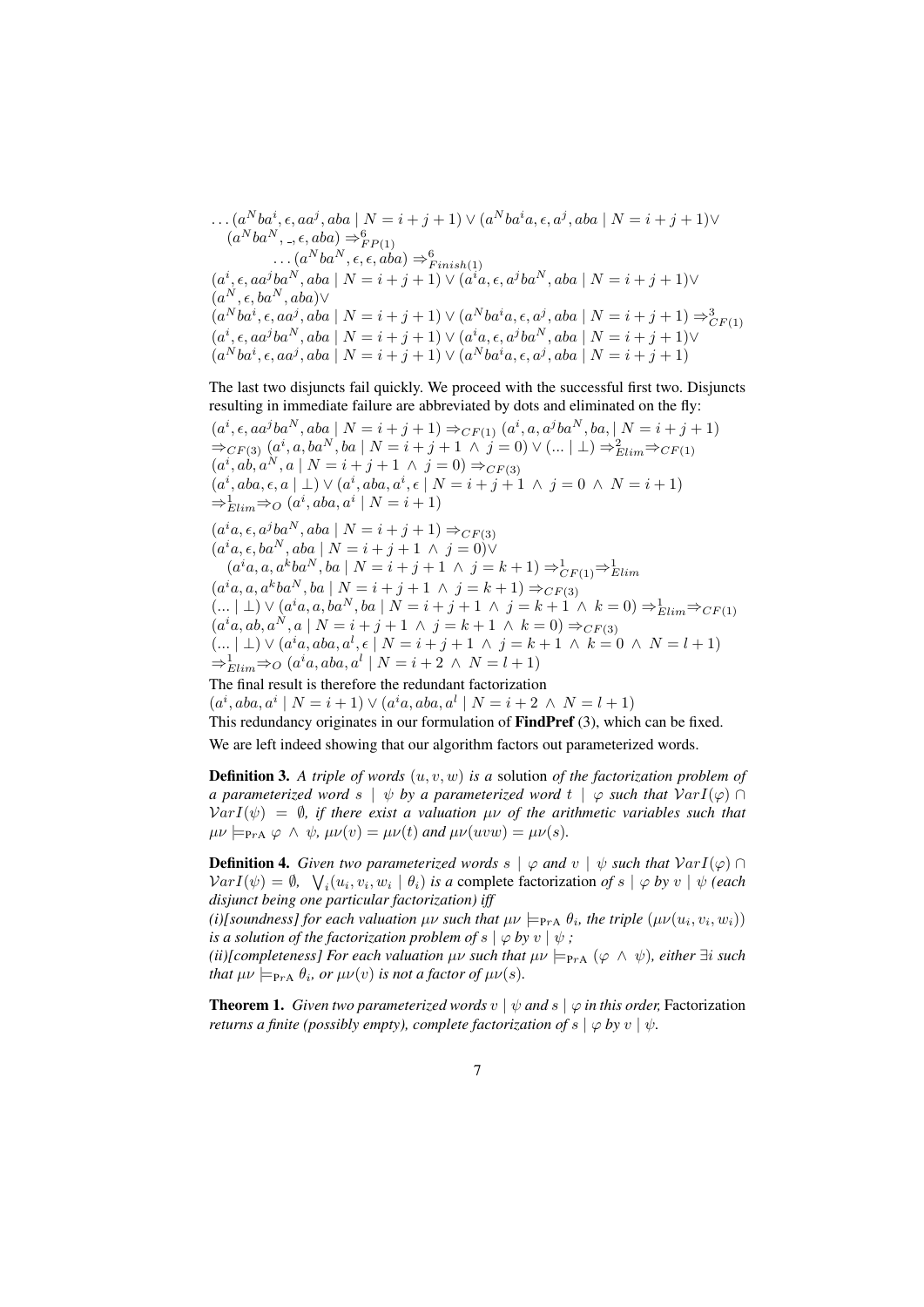*Proof.* (sketch) Termination; we interpret a disjunction of factorization formulas by the multiset of the interpretations of its disjuncts. The interpretation of a disjunct  $(u, v, w, s \mid \varphi)$ , where w, s are assumed w.l.o.g. to be reduced word-expressions, is defined as the pair  $(k + l, m + n)$  of natural numbers, compared lexicographically, in which: k, l are the number of factors of the form  $(x)^i$ , with i a dependent variable, in w, s respectively, while m, n are the lengths of the longuest flat word prefix of w, s respectively. It is easy to see that Finish and CheckFactor (4,5) decrease  $k+l$ , Check-**Factor** (1,2,3) maintain  $k+l$  and decrease  $m+n$ , while other rules can be easily taken care of separately. This shows termination, hence finiteness of the set of answers. Soundness: it is implied by the two invariants maintained by the rules.

Completeness: first, there is one rule for each possible kind of word-expression for  $w$ and s. We justify **CheckFactor** (4), which is the most difficult rule. The first disjunct assumes  $m = 0$  or  $n = 0$ , so we can then assume both  $m \neq 0$  and  $n \neq 0$ . We reason of course (implicitely) on the instances of  $(u, v, (x)^{m}w, (y)^{n}s | \varphi)$ , since the algorithms **gcd** and **grpef** will compute them for us. By assumption,  $|x| \le |y|$ , hence x is a prefix of y. There are then two cases: either x and y share a common "divisor"  $z$  (yielding two possibilities for eliminating one of them), or x "divides"  $y$  (p times with a non-empty reminder t), in which case it is only possible to eliminate x.  $□$ 

Note that the factorizations rules do not treat parameters differently from dependent variables. So far, the difference between both is only in the semantics. This suggests that the framework should scale to trees using existing toolboxes or variants.

#### 4.3 Intersection, equality and left-overlaps

All these operations can be derived from the previous algorithm.

Intersection. Intersection is a stepping stone for deciding equality. The problem is to compute a description of the words which are common instances of two given parameterized words  $u \mid \varphi$  and  $v \mid \psi$ . The difference with factorization is that the prefix and the suffix must be both empty. It therefore suffices to modify the Start rule, which conclusion should be  $(\epsilon, \epsilon, w_0, s_0 \mid \varphi \wedge \psi)$  (therefore eliminating the need for the FindPref rules, the Finish (2) rule which should output  $\perp$  as Finish (1), and the Out rule in which  $u_i$  and  $v_i$  should be  $\epsilon$ , and the conclusion the disjunction  $\bigvee_i \varphi_i$ . It is then immediate to see that we can simplify the format of formulas in this case, keeping only a triple  $(w, s | \varphi)$ , which we can of course write as  $(w = s | \varphi)$ .

Equality. We need to decide whether two disjunctive parameterized words  $u_0 | \varphi_0 \vee \ldots u_m | \varphi_m$  and  $v_0 | \varphi_0 \vee \ldots v_n | \varphi_n$  have *exactly* the same set of instances. We assume wlog that for all pairs  $(i, j)$ ,  $u_i | \varphi_i$  and  $v_i | \varphi_j$  have different sets of dependent variables. In the case of two parameterized words, we can apply Intersection to  $(u_0 | \varphi_0)$  and  $(v_0 | \psi_0)$ , and check the equivalence in PrA of the obtained formula with the starting one  $\varphi_0 \wedge \psi_0$ . In the case of a disjunction of parameterized words, we can apply **Intersection** to the  $(n + 1) \times (m + 1)$  equality problems  $u_i | \varphi_i, v_j | \psi_j$ , resulting in  $(m + 1) \times (n + 1)$  constraints  $\theta_{i,j}$ , and then check that  $\bigwedge_{i,j} \varphi_i \wedge \psi_j$  is equivalent in PrA to  $\int_{\mathcal{U}} (\bigvee_j \theta_{(i,j)}) \wedge \bigwedge_j (\bigvee_i \theta_{(i,j)})$ .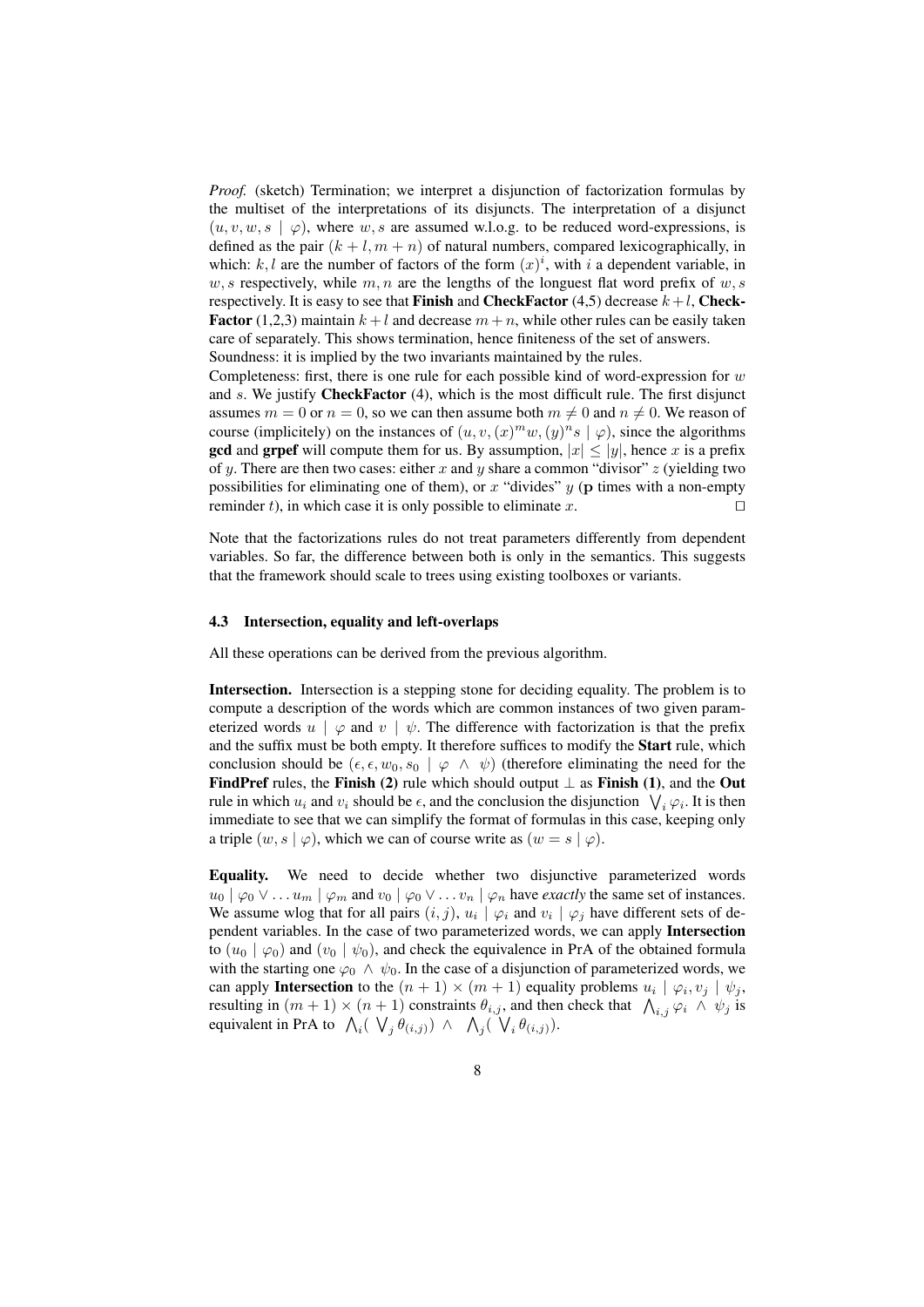Consider the two words  $a(ba)^{i} | i \leq N$  and  $(ab)^{j}a | j \leq N$ . We explain the use of the rules in words, and in cases of disjunctions, treat the disjuncts in turn.

- Initial formula:  $a(ba)^i = (ab)^j a \mid i \le N \land j \le N$ ;
- We split on  $j = 0$ , using **CheckFactor** (2); in the branch  $j > 0$ , we simplify the head occurrence of a and permute the word under exponent, yielding the result:  $(a(ba)^i = a | j = 0 \land i \leq N \land j \leq N) \lor ((ba)^i = (ba)^{j-1}ba | j > 0 \land ...);$
- $-$  Second, we simplify  $\alpha$  in the obtained first disjunct, and get:  $((ba)^i = \epsilon | j = 0 \land i \le N \land j \le N) \lor ((ba)^i = (ba)^{j-1}ba | j > 0 \land ...;$
- Applied to the first disjunct, the rule **Finish** (2) forces the value  $i = 0$ , yielding:  $(\epsilon = \epsilon \mid i = 0 \land j = 0 \land i \leq N \land j \leq N)$  $\vee ((ba)^i = (ba)^{j-1}ba \mid j > 0 \land i \leq N \land j \leq N;$
- We now apply the rule CheckFactor (4) to the second disjunct (using gcd):  $(\epsilon = \epsilon \mid i = 0 \land j = 0 \land i \leq N \land j \leq N)$  $\vee \epsilon = (ba)^{j-1-i}ba \mid j-1-i \geq 0 \land j > 0 \land i \leq N \land j \leq N$  $\vee (ba)^{i-j+1} = ba | i - j + 1 \ge 0 \land j > 0 \land i \le N \land j \le N;$
- The second disjunct now simplifies away by using **Finish**  $(1)$ , then **Elim**, yielding:  $(\epsilon = \epsilon \mid i = 0 \land j = 0 \land i \leq N \land j \leq N)$ 
	- $\vee (ba)^{i-j+1} = ba | i j + 1 \ge 0 \land j > 0 \land i \le N \land j \le N;$
- CheckFactor (3) now applies, hence we get:  $(\epsilon = \epsilon \mid i = 0 \land j = 0 \land i \leq N \land j \leq N)$  $\vee \epsilon = ba \mid i - j + 1 = 0 \land i - j + 1 \ge 0 \land j > 0 \land i \le N \land j \le N$  $\vee (ab)^{i-j}a = a | i - j \geq 0 \land i - j + 1 \geq 0 \land j > 0 \land i \leq N \land j \leq N;$
- Using now Finish (2), this simplifies to:  $(\epsilon = \epsilon \mid i = 0 \land j = 0 \land i \leq N \land j \leq N)$  $\vee (ab)^{i-j}a = a | i - j \geq 0 \land i - j + 1 \geq 0 \land j > 0 \land i \leq N \land j \leq N;$
- CheckFactor (3) now applies again resulting in:  $(\epsilon = \epsilon \mid i = 0 \land j = 0 \land i \leq N \land j \leq N)$  $\forall a = a \mid i = j \land i - j \geq 0 \land i - j + 1 \geq 0 \land j > 0 \land i \leq N \land j \leq N$  $\vee (ba)^{i-j-1}ba = \epsilon \mid i-j \geq 0 \land i-j+1 \geq 0 \land j > 0 \land i \leq N \land j \leq N;$
- The third disjunct now simplifies away by using Finish (1), then Elim, yielding:  $(\epsilon = \epsilon \mid i = 0 \land j = 0 \land i \leq N \land j \leq N)$  $\forall a = a \mid i = j \land i - j \geq 0 \land i - j + 1 \geq 0 \land j > 0 \land i \leq N \land j \leq N;$
- Using CheckFactor (1), we finally get:  $(\epsilon = \epsilon \mid i = 0 \land j = 0 \land i \leq N \land j \leq N)$
- $\forall \epsilon = \epsilon \mid i = j \land i j \geq 0 \land i j + 1 \geq 0 \land j > 0 \land i \leq N \land j \leq N;$ – which yields the result by using Output:
	- $(i = 0 \land j = 0 \land i \leq N \land j \leq N)$  $\forall i = j \land i - j \geq 0 \land i - j + 1 \geq 0 \land j > 0 \land i \leq N \land j \leq N.$

The above formula is equivalent to  $i = j \land j \leq N \land i \leq N$  in PrA, which expresses the *precise relationship* between the instances of the equal parameterized words.

**Left-overlaps.** A *left-overlap* of the word s over the word t is any triple  $(u, v, w)$  such that  $s = uv$  and  $t = vw$ . Complete sets of overlaps are then disjunctions of quadruples  $(u_i, v_i, w_i \mid \theta_i)$  satisfying an induced soundness and completeness condition as before.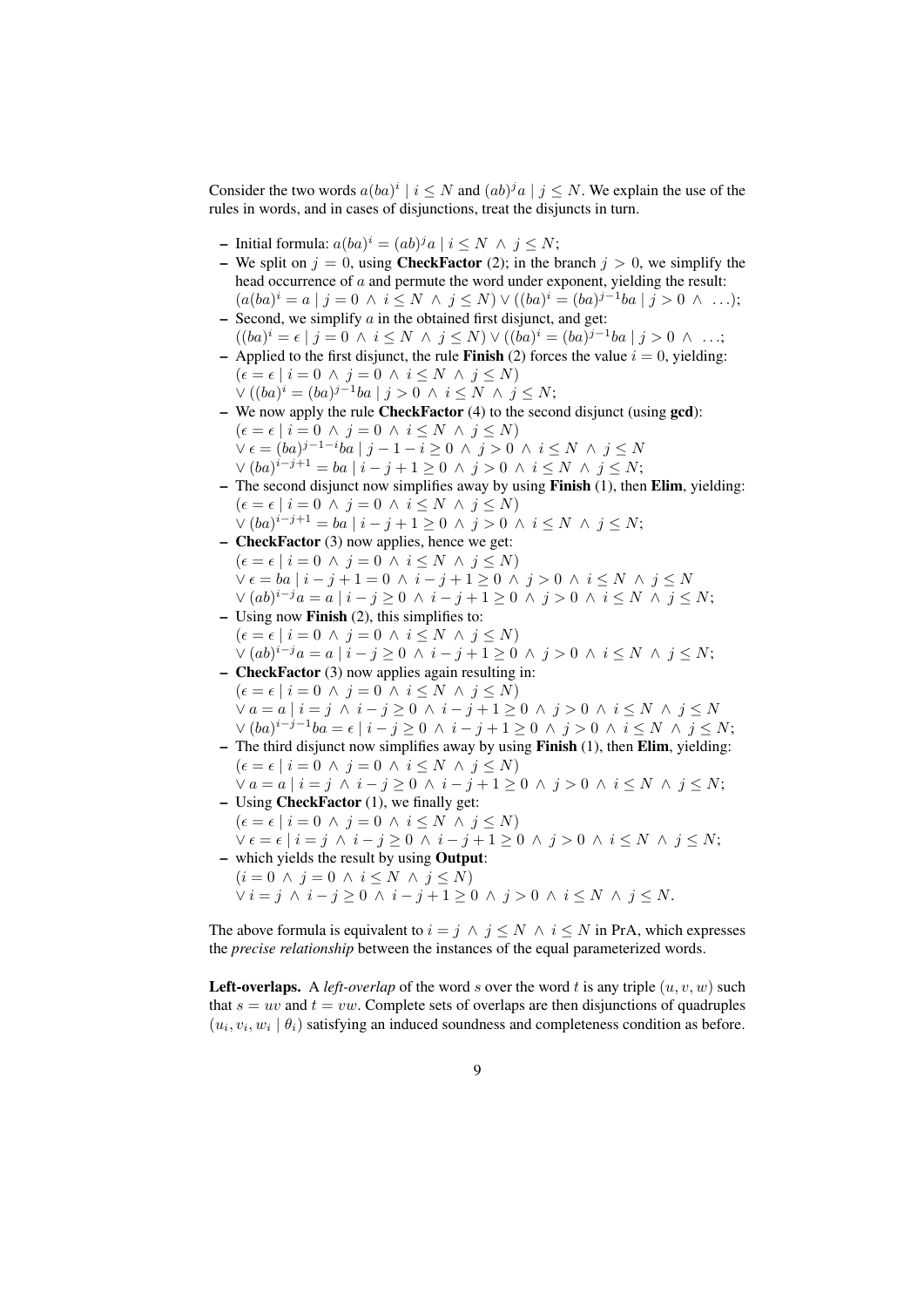The algorithm for computing a *complete set of left-overlaps* of  $w_0 | \varphi$  over  $s_0 | \psi$  is very similar to the one for computing a complete factorization, using the same quadruples  $(u, v, w, s)$ , the same initialization phase, the same search for a prefix u of  $w_0$  before to start the comparison between the obtained suffix w of  $w_0$  and  $s_0$ , the same rules for computing the common part v, and maintaining the same invariants  $s_0 = uvw$  and  $vs = w<sub>0</sub>$ . The only difference is that the "suffix" w must be empty in the end. The corresponding modifications of the Finish rules is left to the reader.

## 5 Parameterized rewriting

We are now ready for investigating properties of parameterized rewrite systems.

**Definition 1** *A* parameterized rewrite rule *is a triple*  $l \rightarrow r \mid \varphi$  *made of a lefthand side word-expression* l*, a righthand side word-expression* r *and a constraint* ϕ *such that* l  $| \varphi$  *and*  $r | \varphi$  *are parameterized words and*  $Var(l, r) \subseteq Var(\varphi)$ *.* 

*A* parameterized rewrite system *is a set of parameterized rewrite rules*  $\{l_i \rightarrow r_i \mid \varphi_i\}_i$ . *We shall assume w.l.o.g. that for all*  $i \in [1..n]$ *,*  $Var\mathcal{P}(\varphi_i) = \mathcal{P}$ *.* 

A parameterized rewrite system  $R$  denotes an infinite family of finite word rewrite systems  $\{ [R_{\nu}] \}_{\nu \in \mathcal{P} \to \mathbb{N}^{|\mathcal{P}|}}$  defined as follows:

 $[R] = \{ [R_{\nu}] \mid \nu \in \mathcal{P} \rightarrow \mathbb{N}^{|\mathcal{P}|} \}$  $R_{\nu} = \{(\nu(l) \to \nu(r) \mid \nu(\varphi)) \mid l \to r \mid \varphi \in R\}$  $[R_{\nu}] = {\mu(\nu(l)) \rightarrow \mu(\nu(r)) \, | \, l \rightarrow r \, | \, \varphi \in R, \text{ and } \mu \in I \rightarrow \mathbb{N}^{|I|} \text{ s.t. } \mu \models_{\text{PrA}} \nu(\varphi)}$ 

The rewrite system  $[R_{\nu}]$  is called an *instance* of R. Consider the parameterized rewrite systems  $R = \{a_i^i \rightarrow a_j \mid 0 \le i < j \le N\}$  and  $R' = \{(u_iu_j)^N \rightarrow u_ju_i \mid i - j \geq 2 \land i, j < N\}$ . We have:

$$
R_{N=2} = \{a_i^i \to a_j \mid 0 \le i < j \le 2\} \quad [R_{N=2}] = \{e \to a_1; e \to a_2; a_1 \to a_2\}
$$
\n
$$
R'_{N=5} = \{(u_i u_j)^5 \to u_j u_i \mid i - j \ge 2 \land i, j < 5\}
$$
\n
$$
[R'_{N=5}] = \begin{cases} u_3 u_1 u_3 u_1 u_3 u_1 u_3 u_1 \to u_1 u_3, \\ u_4 u_1 u_4 u_1 u_4 u_1 u_4 u_1 \to u_1 u_4, \\ u_4 u_2 u_4 u_2 u_4 u_2 u_4 u_2 u_4 u_2 \to u_2 u_4 \end{cases}
$$

There are three ways to understand  $R$ : as a set of parameterized rewrite rules operating on parameterized words ; and for each value  $\nu$  of the parameters, either as a set of parameterized rules  $R_{\nu}$  with dependent variables only depending on integer *values*, or as a set  $[R_{\nu}]$  of rules on words. Rewriting can then be defined at several levels: on words with rules (both having possibly exponents), on parameterized words with rules, on words with parameterized rules, etc. These definitions need be consistent at all levels, that is, be related by commutation lemmas in order to capture families of critical pairs in  $[R_{\nu}]$  and their joinability by critical pairs in  $R_{\nu}$  and their joinability, and the latter by critical pairs in  $R$  and their joinability. This requires a careful definition of parameterized rewriting, as shown by the coming example.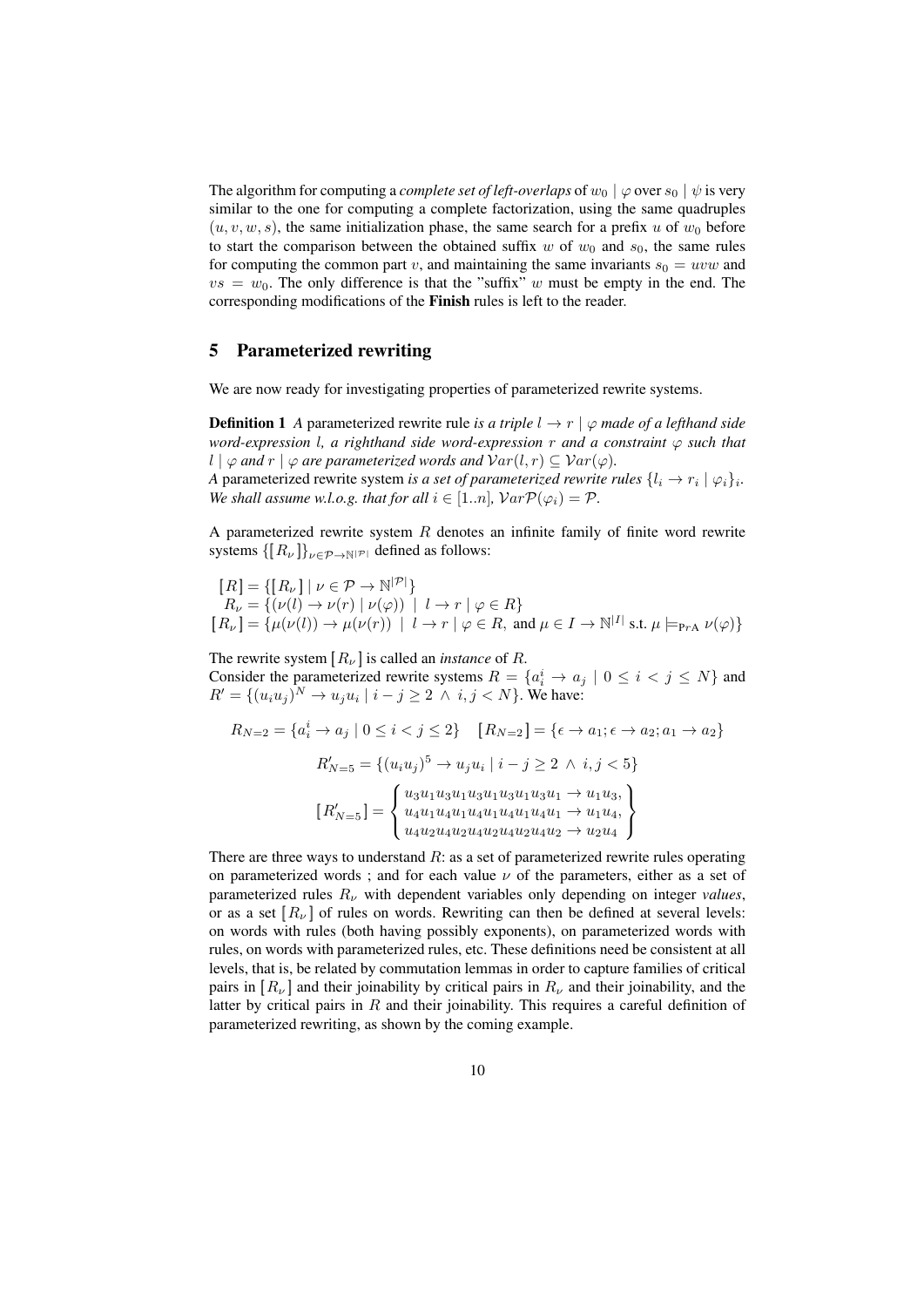Consider the parameterized rewrite system  $R = \{a^iba^i \rightarrow a^ib^i \mid i \leq N, aba \rightarrow \epsilon\}.$ The parameterized word  $a^iba^i \mid i \leq N$  can be seen as the disjunction  $(b \mid i = 0)$   $\vee$  $(a^{i-1}abaa^{i-1} \mid i > 0 \land i \leq N)$ , and therefore aba is a factor of  $a^iba^i \mid i \leq N$ subjected to the additional constraint  $i > 0$ : we can rewrite the word  $a^i b a^i$  with the rule  $aba \rightarrow \epsilon$  if  $i > 0$ , but we cannot if  $i = 0$ . The parameterized word  $a^i ba^i \mid i \leq N$  can therefore be rewritten with the rule  $aba \rightarrow \epsilon$  into the disjunctive parameterized word  $(a^iba^i \mid i \leq N \ \land \ i = 0) \vee (a^{i-1}a^{i-1} \mid i \leq N \ \land \ i > 0)$ , that is  $(b \mid i = 0) \vee (a^ia^i \mid i \leq N \ \land \ i > 0)$  $0 < i < N$ ), hence capturing both cases at once.

**Definition 5.** Given a parameterized word  $s \mid \varphi$  and a parameterized rewrite rule  $l \to r \mid \psi$  such that (i)  $Var \mathcal{P}(\psi) \subseteq Var \mathcal{P}(\varphi)$  and (ii)  $\vee_i (u_i, v_i, w_i \mid \theta_i)$  is a complete, *non-empty factorization of*  $s | \varphi$  *by*  $l | \psi$ *, then*  $s | \varphi$  rewrites *with*  $l \rightarrow r | \psi$  *to* the parameterized disjunctive word  $\bigvee_i(u_irw_i \mid \theta_i) \vee (s \mid \varphi \ \wedge \ \bigwedge_i(\neg \theta_i)),$  written  $s | \varphi \longrightarrow_{l \to r | \psi} (\bigvee_i (u_i r w_i | \theta_i) \vee (s | \varphi \wedge \bigwedge_i (\neg \theta_i)).$ 

The formulas  $\bigvee_i (u_i r w_i \mid \theta_i)$  and  $\bigwedge_i (\neg \theta_i)$  characterize respectively the positive and negative *parts of the rewrite.*

*A rewriting step is called* uniform *if the righthand side is a (single) parameterized word, i.e., the factorization of*  $s | \varphi$  *by*  $l | \psi$  *has the form*  $(u, l, w | \theta)$  *with*  $\varphi \models_{\text{PrA}} \theta$ *. Rewriting by a set of parameterized rules is defined as expected.*

Note that we do not allow rewriting with an empty factorization, which would result in a trivial rewrite step. In general, the result of rewriting a parameterized word by a parameterized rule is a disjunction of parameterized words by definition of factorization: first, l does not appear exponentiated in the factorization of s  $\varphi$  by  $l \varphi$ ; second, the finite number of possible interpretations for the dependent variables, given a value of the parameter variables, is of course maintained as a result of the factorization process. Further, by definition of a factorization,  $\theta_i \not\models_{\text{PrA}} \bot$  and therefore the word  $u_i r w_i \mid \theta_i$ has a non-empty interpretation. On the other hand, it is quite possible that  $\theta$  and  $\varphi$  are equivalent in Presburger arithmetic in case of a uniform rewrite step, in which case the rewriting result is the single parameterized word  $urw | \theta$ .

We now relate parameterized rewriting with R operating on a parameterized word  $u | \varphi$ with rewriting the corresponding instances of  $u | \varphi$  with  $[R_{\nu}]$ . We therefore skip the intermediate level of rewriting with  $R_{\nu}$ . This relationship is expressed by the following key lemma, which will be a main tool in our study of parameterized rewriting:

**Lemma 1** (Lifting). Let  $s | \varphi$  be a parameterized word. Then,  $\mu(\nu(s)) \longrightarrow_{[R_{\nu}]} t$  for *some rule instance*  $\mu(\nu(l)) \to \mu(\nu(r))$  *of*  $l \to r \mid \psi \in R$  *iff* (  $\bigvee_i u_i, l, w_i \mid \theta_i$ ) *is a complete factorization of*  $s \mid \varphi$  *by*  $l \mid \psi$ *,*  $\mu\nu \models_{\text{PrA}} \theta_i$  *for some i, and*  $t = \mu(\nu(u_i r w_i))$ *.* 

*Proof.* Follows easily from Definitions 4 and 5: □

Lifting takes care of positive rewrites. A negative rewrite is nothing but an artefact which reduces the set of instances of a parameterized word without changing the word itself. Negative rewrites play a central role for *derivations*, since they allow us to capture at once all possible derivations on words by derivations on parameterized words.

We write  $t | \varphi \longrightarrow_R^* s | \psi$  for the reflexive, transitive closure of  $\longrightarrow_R$ , called a *derivation*, and  $t | \varphi \longleftrightarrow_R^* s | \psi$  for its reflexive, symmetric transitive closure, called a *conversion*, for which  $R$  is as usual interpreted as a set of equations.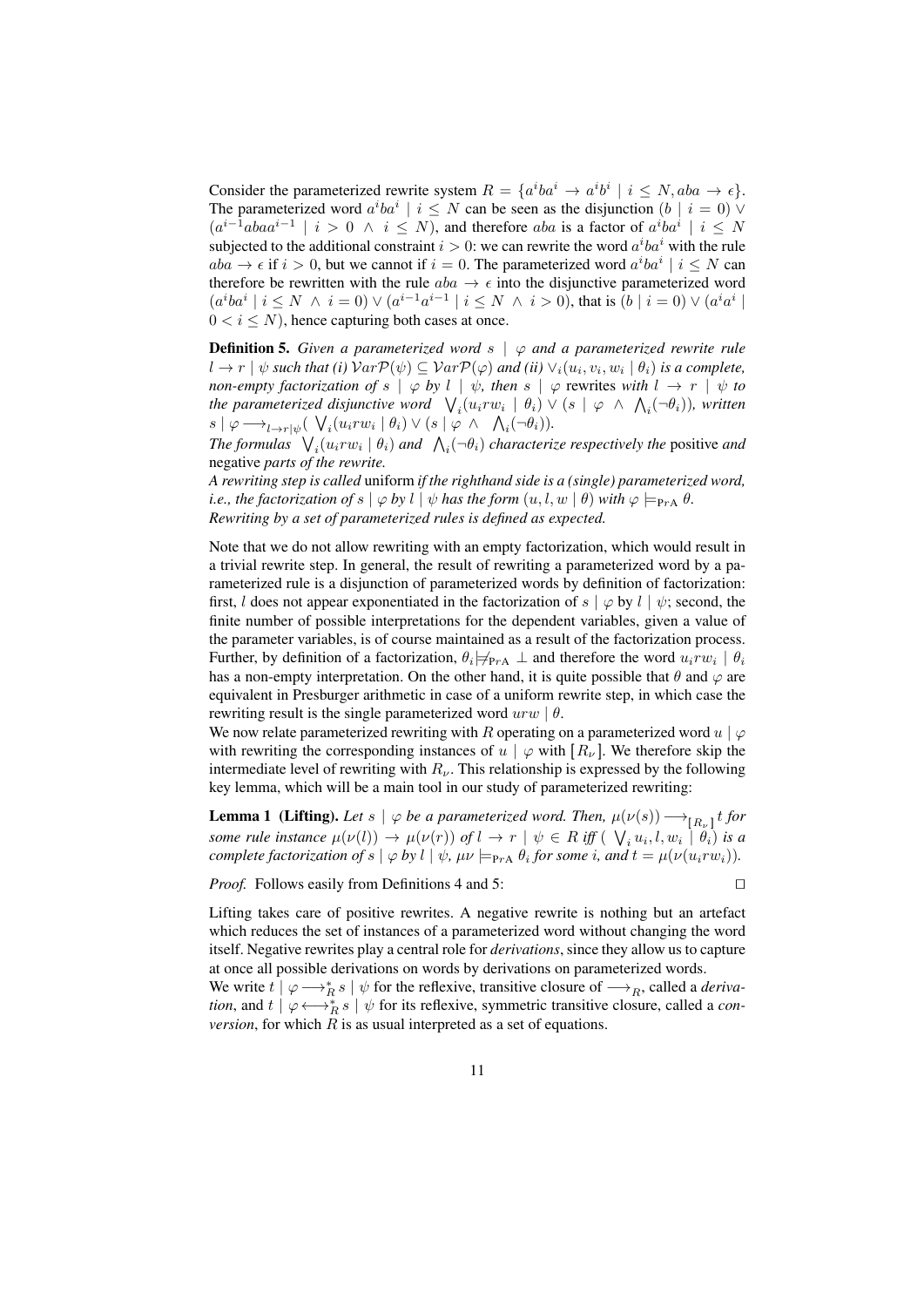#### 5.1 Termination of parameterized rewriting

Unfortunately, termination of parameterized rewriting does not characterize termination of its instances, as shown by the coming example of a (plain) rewrite system which terminates trivially on words, but does not on parameterized words. Let  $R = \{ab \rightarrow \epsilon\}$ . We have:

 $(ab)^i \mid i \leq N \longrightarrow_{ab \to \epsilon} (ab)^k (ab)^l \mid i > 0 \ \land \ i = k + l + 1 \ \land \ i \leq N = (ab)^j \mid i > 0$  $0 \wedge i = j + 1 \wedge i \leq N \longrightarrow_{ab \to \epsilon} (ab)^m (ab)^n \mid i > 0 \wedge j > 0 \wedge j = m + n + 1 \wedge i > 0$  $0 \wedge i = j + 1 \wedge i \leq N \longrightarrow_{ab \to \epsilon} \ldots$ 

We cannot therefore expect a parameterized system to be terminating on parameterized words in general (actually in most cases), but we are indeed only interested in the termination of its instances on words. In the above case, we can trivially show that  $ab \rightarrow \epsilon$  terminates on words. Yet, it may be difficult for parameterized rules. A simple remark shows however that automation is at reach. Consider the two rewrite systems  $R = \{a^i \to \epsilon \mid i \leq n\}$  and  $S = \{a^i \to \epsilon \mid 1 \leq i \leq n\}$  which describe the same set of instances on words except for the non-terminating instance  $\epsilon \to \epsilon$  of R which is not an instance of S. As long as the parameterized rule  $a^i \rightarrow \epsilon$  does not degenerate (here, into the rule  $\epsilon \to \epsilon$ ), it can be seen as a terminating rule over word-expressions built from the alphabet, concatenation, and exponentiation. The degenerated cases can easily be computed by solving equations of the form  $(x)^i = \epsilon$  for x a non-empty word, therefore adding  $i = 0$  to the constraint of the considered rule. In the previous two examples, we get the parameterized rule instances  $\{\epsilon \to \epsilon \mid i \leq n \land i = 0\}$  and  $\{\epsilon \to \epsilon \mid 1 \le i \le n \land i = 0\}$ , but the second disappears. More generally,

**Theorem 2.** Let  $R$  *a parameterized rewriting system and*  $C(R)$  *be obtained as follows:*  $C(R \cup \{l \to r \mid \theta\}) = C(R) \cup C(l \to r \mid \theta)$ 

 $C(l = x_1(y_1)^{i_1} \dots (y_n)^{i_n} x_{n+1} \to r | \theta) = \{ (l \to r | \theta \land \bigwedge_{j \in J} i_j \neq 0 | J \subseteq [1:n] \}$ *where*  $l\downarrow$  *is obtained from*  $l$  *by replacing*  $i_k$  *by 0 in*  $l$  *for*  $k \in [1..n] \setminus J$ *, then*  $(y_k)^0$  *by*  $\epsilon$ *and finally eliminating superflous*  $\epsilon$ *'s.* 

*Then, all instances of* R *terminate on words if there exists a well-founded rewrite ordering* ≻ *on word-expressions such that:*

 $(i)$  s  $\succ$  *t implies*  $\mu\nu(usv) \succ \mu\nu(utv)$  *for all word-expressions*  $u, v$  *and valuations*  $\mu\nu$ ;  $f(iii)$   $x > y$  implies  $\mu\nu((x)^i) > \mu\nu((y)^i)$  for all valuations  $\mu\nu$  such that  $\mu\nu \models_{\texttt{PrA}} i \neq 0$  ; *(iii)*  $l > r$  *for all rules*  $(l \rightarrow r | \theta) \in C(R)$  *for which*  $\theta \neq_{PrA} \bot$ *.* 

*Proof.* (sketch). First, an arbitrary derivation on words with some rewrite system  $\left[ R_{\nu} \right]$ is also a derivation with  $[C(R)_\nu]$ , which can be seen as a parameterized derivation with  $C(R)$  by using the Lifting Lemma. Condition (iii) then allows us to make it an ordered sequence on parameterized-words. Conditions (i,ii) allow finally to move the ordering on parameterized-words back to the original sequence of words. ⊓⊔

Existing techniques apply directly provided they satisfy conditions (i,ii), which is normally the case since exponents cannot be instantiated by 0 in a rule of  $C(R)$ . The use of exponential interpretations would be a natural choice by allowing to interpret exponentiation on words by arithmetic exponentiation. Polynomial interpretations also do.

In the previous two examples, we ended up checking the pairs  $a^i \succ \epsilon, \epsilon \succ \epsilon$  which fails for any interpretation, and  $a^i \succ \epsilon$  which succeeds, using for example as interpretation the number of letters in a parameterized-word.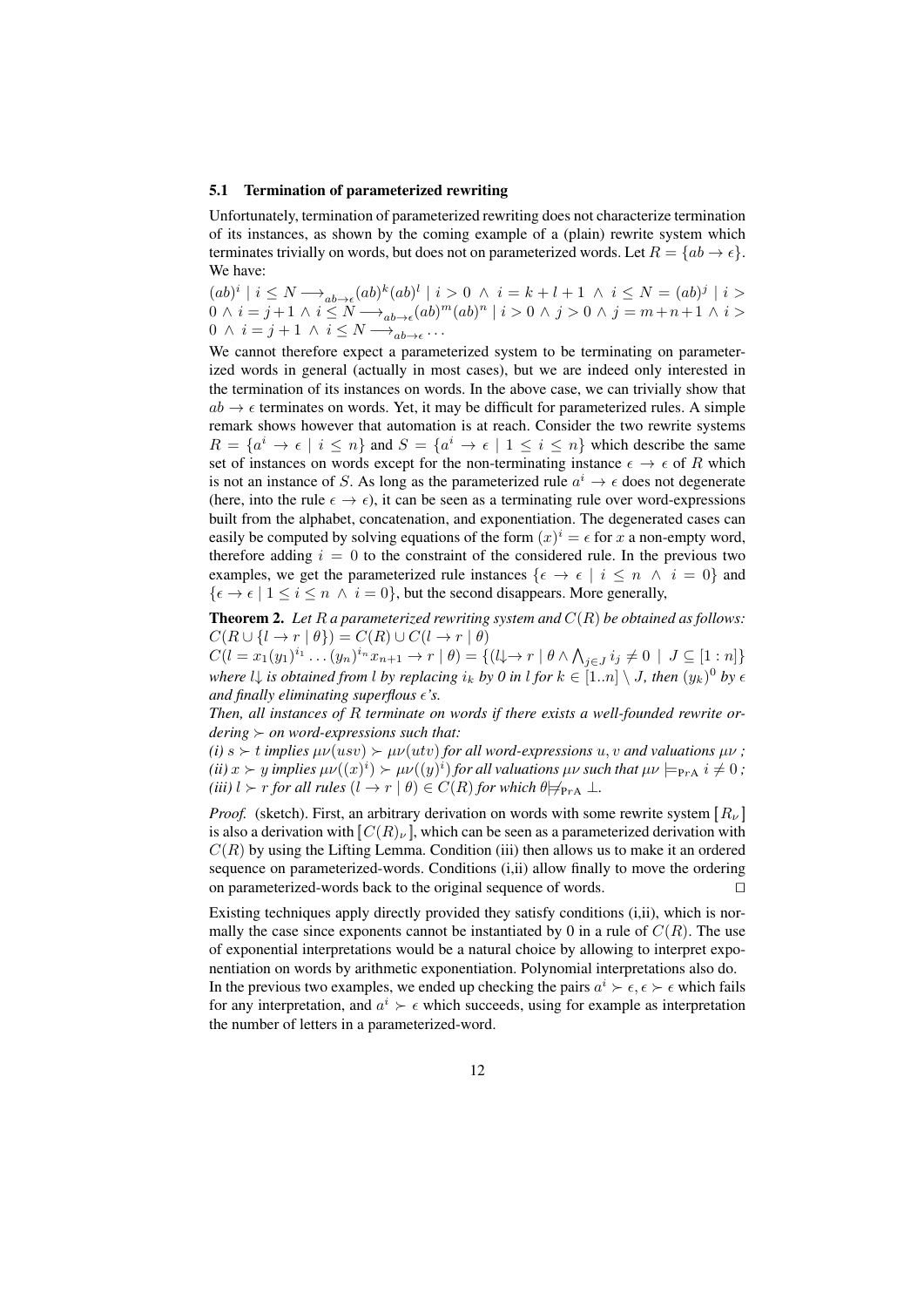#### 5.2 Confluence of parameterized rewriting

Confluence raises other difficulties. For an example, let  $R = \{ac \rightarrow \epsilon, def \rightarrow \epsilon\}$ . R is confluent on words, since it is terminating and has no critical pairs. But positive rewriting (stressed by using  $\Longrightarrow$ ) with R is not confluent on parameterized-words:  $ab^i cde^i f \mid i \leq N \Longrightarrow_{ac \to \epsilon} df \mid i = 0 \ \land \ i \leq N$  and  $ab^i cde^i f \mid i \leq N \Longrightarrow_{def \to \epsilon} abc \mid i = 1 \land i \leq N$ , two words which cannot be joined.

Observe however that the factorization constraints  $i = 0$  and  $i = 1$  are incompatible: the word  $ab^i cde^if$  does not have instances rewritable by both rules. And indeed, the problem disappears when positive and negative rewriting are carried along together:  $ab^i cde^i f \mid i \leq N \longrightarrow_{ac \rightarrow \epsilon} (df \mid i = 0 \ \land \ i \leq N) \vee (ab^i cde^i f \mid i \neq 0 \ \land \ i \leq N)$ , and  $ab^i cde^i f \mid i \leq N \longrightarrow_{def \to \epsilon} (abc \mid i = 1 \ \land \ i \leq N) \vee (ab^i cde^i f \mid i \neq 1 \ \land \ i \leq N),$ and since these rewrites are sort of orthogonal, they both rewrite to a word equal to  $(df \mid i = 0 \land i \leq N) \lor (abc \mid i = 1 \land i \leq N) \lor (ab^i cde^i f \mid i \neq 0 \land i \neq 1 \land i \leq N).$ 

Theorem 3. *The instances of a parameterized rewrite system* R *are confluent (resp. locally confluent) on words iff parameterized rewriting with* R *is confluent (resp. locally confluent) on parameterized words.*

*Proof.* Follows from the lifting Lemma 1. □

We now turn our attention to a critical pair analysis of local confluence. Consider the parameterized rewrite system  $R = \{a^i b a^i \rightarrow a^i b^i \mid i \leq N, aba \rightarrow \epsilon\}$ . Since aba is a factor of  $a^iba^i \rightarrow a^ib^i \mid i \leq N$  under the additional constraint  $i > 0$ , the lefthand side of the first rule can be rewritten by the second rule. And since  $a^i b a^i \rightarrow a^i b^i \mid i \le N$  is a factor of *aba* under the additional constraint  $i = 0$ , the lefthand side of the second can be rewritten by the first. We can indeed describe all critical pairs of each rewrite system  $[R]_{\nu}$  by computing factorizations and left-overlaps.

Consider the parameterized system  $R = \{a_N a_i \rightarrow a_N \mid 0 \lt i \lt N\}$ , which all instances are critical pair-free. Let  $a_N a_i \to a_N \mid 0 < i < N$  and  $a_N a_j \to a_N \mid 0 < j$  $j < N$  be two arbitrary rules in R. Their instances belong to the same system  $[R_n]$ provided they share the same parameter  $N$ , while the dependent variable is renamed (otherwise, we would have the same rule). It is easy to see that  $a_N a_i$  and  $a_N a_i$  cannot overlap unless  $i = j$ , in which case we have a trivial critical pair. On the other hand, rules of different systems  $[R_n]$  and  $[R_m]$  do overlap and yield non-joinable critical pairs. This example shows the practical need of the two kinds of variables in our model.

**Definition 2** Let  $l \to r \mid \varphi$  and  $q \to d \mid \psi$  be two rules of a parameterized rewriting *system R such that*  $VarI(\varphi) \cap VarI(\psi) = \emptyset$ *.* 

*(i)* Let  $\forall i$   $(u_i, g_i, v_i \mid \theta_i)$  be a complete factorization of  $l \mid \varphi$  by  $g \mid \psi$ . The pair  $(r \mid \nabla_i \theta_i, \nabla_i u_i dv_i \mid \theta_i)$  *is called a* critical pair *of*  $g \to d \mid \psi$  *on*  $l \to r \mid \varphi$ ;

(*ii*) Let  $(\forall_i (u_i, v_i, w_i \mid \theta_i)$  be a complete left-overlap of  $l \mid \varphi$  on  $g \mid \psi$ . The pair  $(\bigvee_i u_i r | \theta_i, \bigvee_i dw_i | \theta_i)$  *is called a* critical overlapping pair *of*  $l \rightarrow r | \varphi$  *on*  $g \rightarrow d | \psi$ *.* 

**Lemma 2.** For each valuation v, the set of critical pairs in  $[R_{\nu}]$  is the set of corre*sponding instances of the critical and overlapping pairs in* R*.*

*Proof.* Follows again from the lifting Lemma 1. □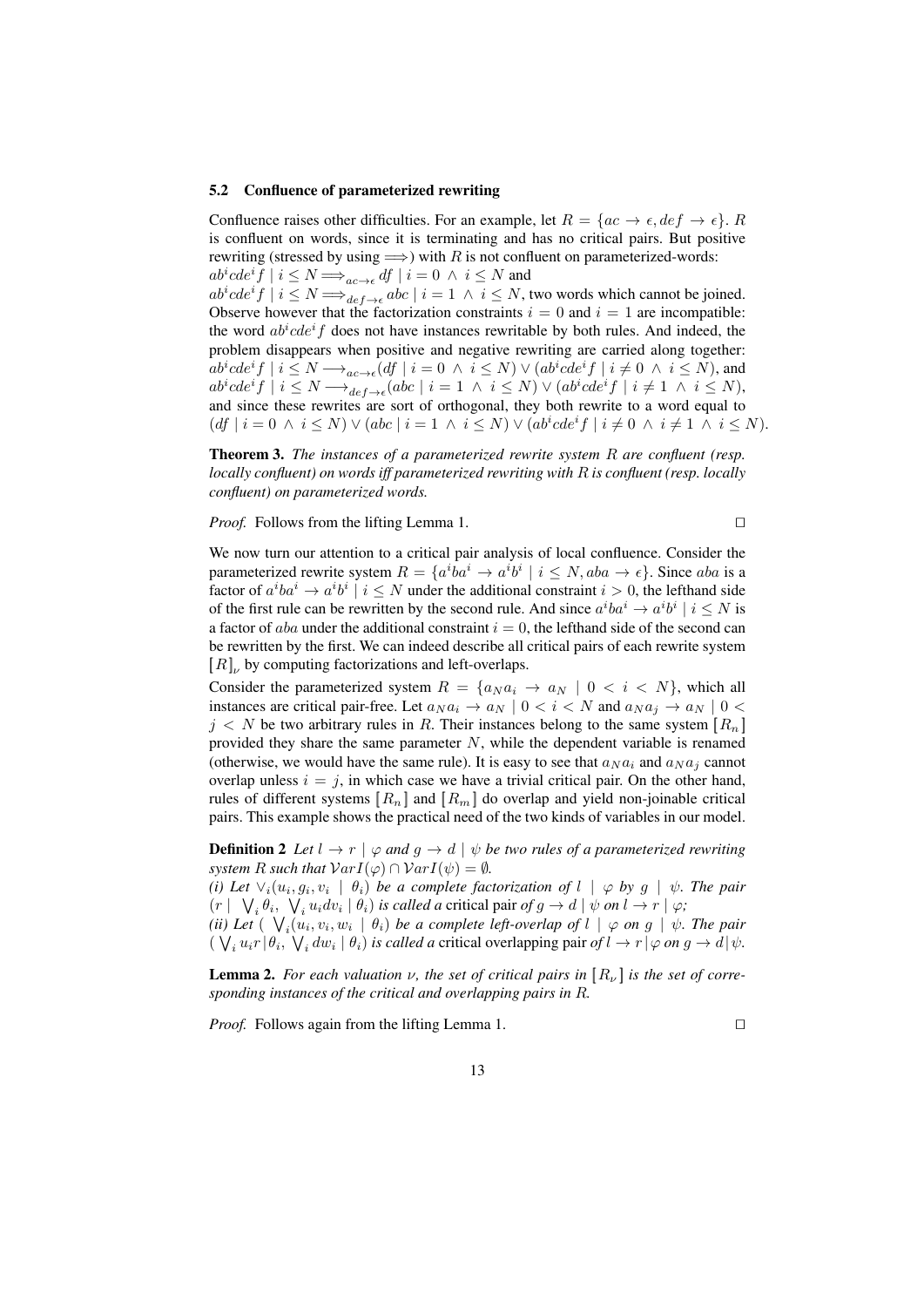Lemma 3. *Parameterized rewriting with* R *is locally confluent iff all critical and overlapping pairs of* R *are joinable by parameterized rewriting.*

*Proof.* (sketch). The only if direction is straightforward, but the converse is more subtle. Let  $s | \varphi \longrightarrow (u | \theta) \vee (s | \varphi \wedge \neg \theta)$ , and  $s | \varphi \longrightarrow (v | \gamma) \vee (s | \varphi \wedge \neg \gamma)$ . Then,  $(u | \theta) \vee (s | \varphi \wedge \neg \theta) =$  $(u | \theta \wedge \gamma) \vee (u | \theta \wedge \neg \gamma) \vee (s | \varphi \wedge \neg \theta \wedge \gamma) \vee (s | \varphi \wedge \neg \theta \wedge \neg \gamma) =$  $(u | \theta \wedge \gamma) \vee (u | \theta \wedge \neg \gamma) \vee (s | \neg \theta \wedge \gamma) \vee (s | \varphi \wedge \neg \theta \wedge \neg \gamma).$ Similarly (but we change the order of disjuncts),  $(v | \gamma) \vee (s | \varphi \wedge \neg \gamma) =$  $(v \mid \theta \land \gamma) \lor (s \mid \theta \land \neg \gamma) \lor (v \mid \neg \theta \land \gamma) \lor (s \mid \varphi \land \neg \theta \land \neg \gamma).$ We see that the first disjuncts of both expressions are joinable by a critical pair analysis;

the second disjuncts are joinable by a rewrite step with  $q \to d \mid \psi$ ; the third disjuncts are joinable by a rewrite step with  $l \rightarrow r | \varphi$ ; and the fourth disjuncts are equal. □

Using Lemmas 2, 3 and Newman's lemma, we get the main practical result of this work:

**Theorem 4.** Assume the rewrite systems  $[R_{\nu}]$  on words are terminating. Then, they are *confluent iff all critical and overlapping pairs of* R *are joinable.*

Unfortunately, this does not imply the decidability of confluence or local-confluence even under our termination assumption since parameterized rewriting may be nonterminating, and therefore the usual joinability check may not terminate for some pairs. We don't know, however, whether joinability is decidable or undecidable in our model of parameterized rewriting. This problem is left open.

#### 5.3 Implementation and example

As an example, consider the presentation of dihedral groups of order  $N > 1$  by  $R_N =$  $\{s^2 \to \epsilon; sr \to r^{N-1}; r^N \to \epsilon\}$ , which we input to the tool C*i*ME2[3] in the format:

```
let N = parameters "N";
let S = pword_signature N "s | {N>=2}; r | {N>=2}" ;
let R = p s r s S "s s -> | {N>=2};s r -> r^{N-1} s | {N>=2} ;
                 r^{\hat{ }}[N\} -> | {N>=2};"
        ;
let Rnorm = psrs S "s r^{k} -> r^{N-k} s |{N>=2 /\
                                               1 < = k < = N - 1 };";
```
pconfluent\_ext R Rnorm;

The procedure Rnorm iterates the second rule, allowing us to overcome some limitations of the current implementation to uniform rewrite proofs introduced in definition 5. C*i*ME2 computes 13 overlapping pairs joinable immediately while 4 others need a few (uniform) rewrite steps. In case  $N = 1$ , the lefthand side sr of the second rule becomes reducible by the third rule  $r^2 \to \epsilon$ , while this is not the case if  $N > 1$ : the restriction  $N > 1$  present in the CiME2 specification allows one to comply with the restriction to uniform rewrite proofs: C*i*ME2 is not able to show the joinability of all critical pairs if  $N > 1$  is changed to  $N > 0$ .